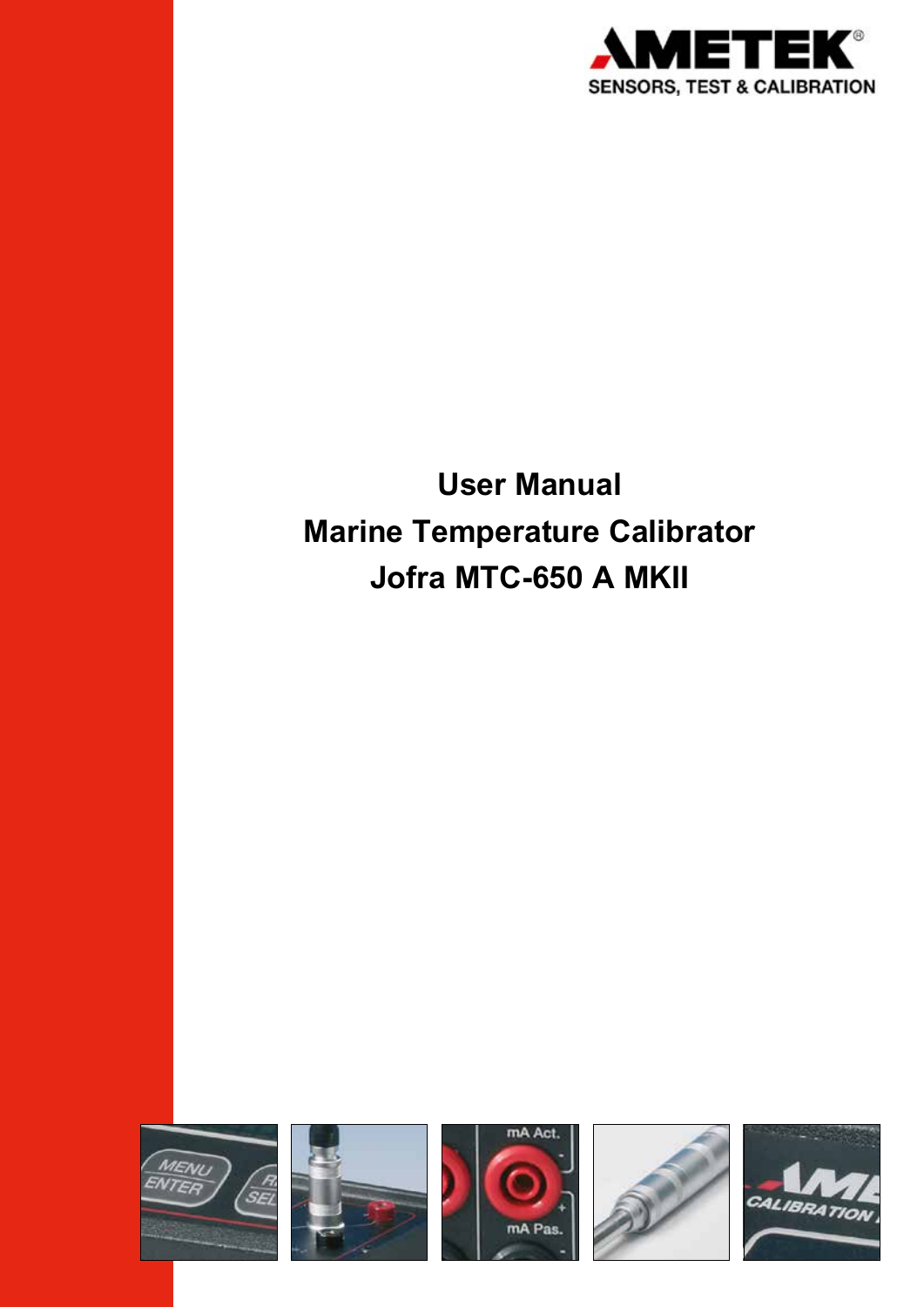# **User Manual Marine Temperature Calibrator JOFRA MTC-650 A MKII**

Copyright 2019 AMETEK Denmark A/S

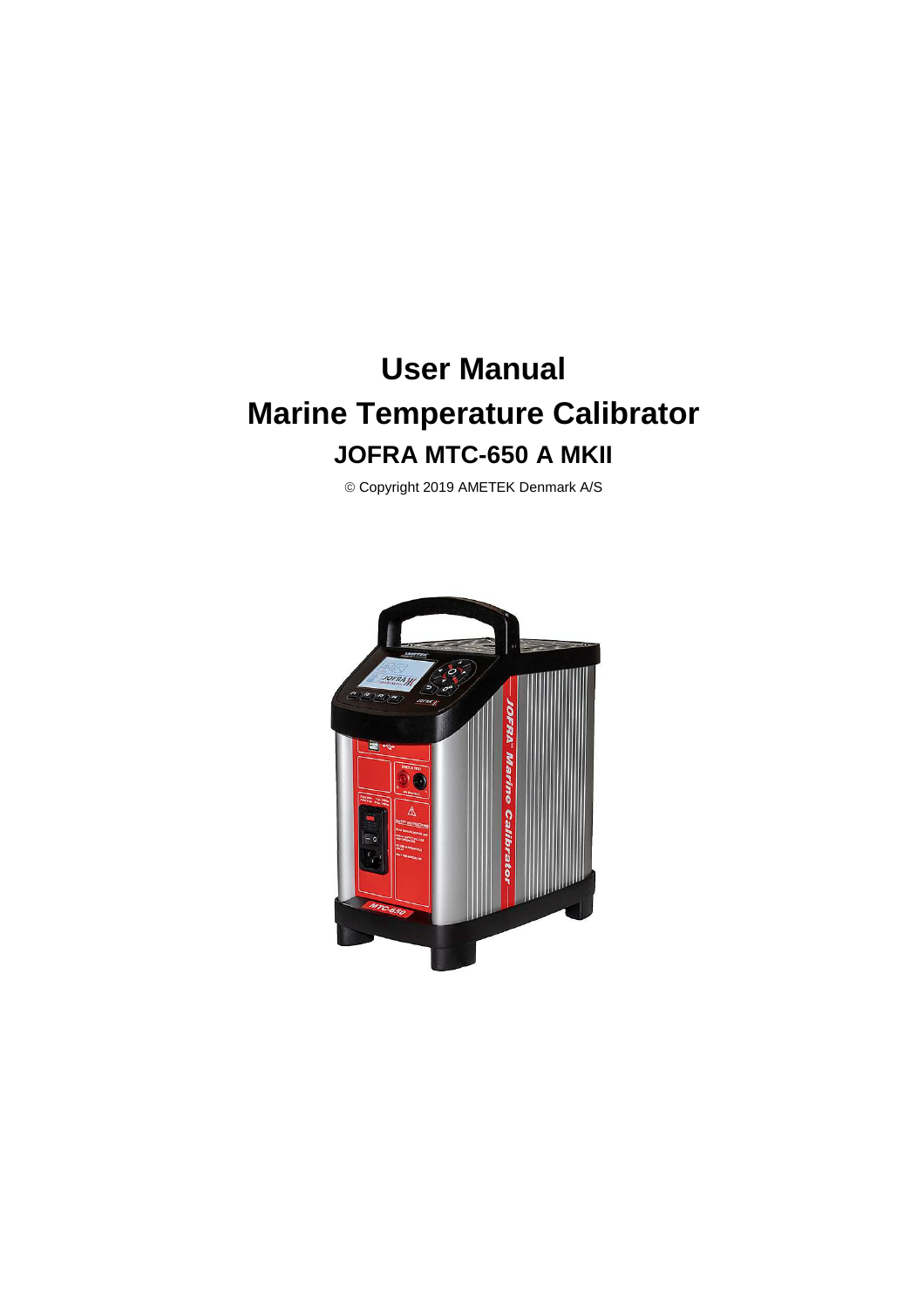# **List of contents**

| 1.0 |       |  |
|-----|-------|--|
|     |       |  |
| 2.0 |       |  |
| 3.0 |       |  |
|     |       |  |
|     |       |  |
|     |       |  |
|     |       |  |
|     |       |  |
| 4.0 |       |  |
|     |       |  |
|     |       |  |
|     |       |  |
|     |       |  |
|     |       |  |
|     |       |  |
|     |       |  |
|     | 4.6.1 |  |
|     | 4.6.2 |  |
|     | 4.7.1 |  |
|     |       |  |
| 5.0 |       |  |
|     |       |  |
| 6.0 |       |  |
|     |       |  |
|     |       |  |
|     |       |  |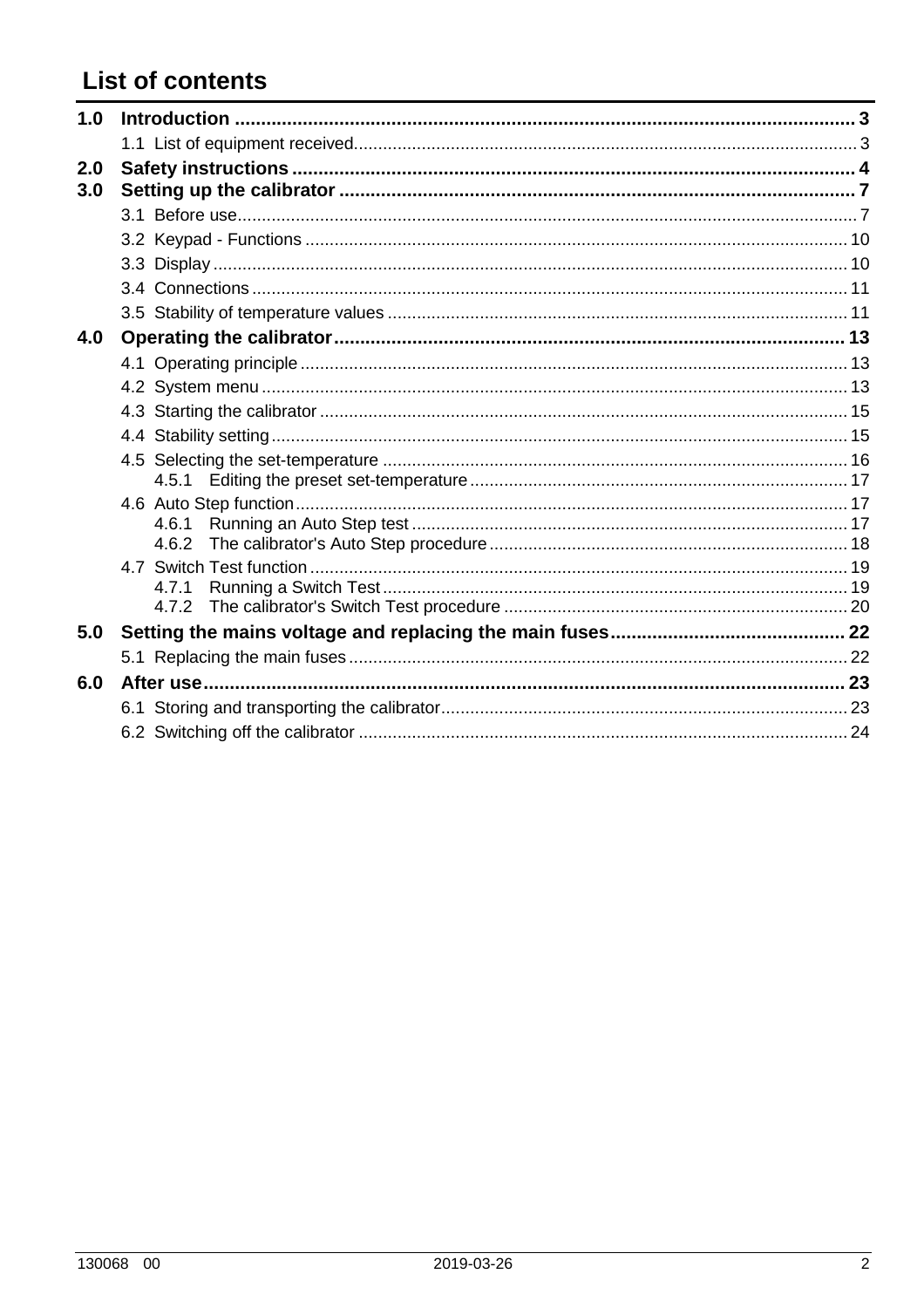# **1.0 Introduction**

The MTC-calibrator is a fast, timesaving, and reliable true industrial temperature calibrator designed for on-site use calibrating temperature sensors and temperature switches.

Read this manual carefully before using the instrument and make sure that all safety instructions and warnings are observed.

### **1.1 List of equipment received**

When you receive the instrument, the following should be enclosed:

- 1 MTC Calibrator
- 1 USB memory stick containing electronic Reference manual and software package **JOFRACAL**
- 1 mains cable
- 1 sets of test leads and test clips (black and red)
- Thermal protection shield
- 1 tool for insertion tube
- 1 USB cable
- 1 Calibration certificate (International traceable)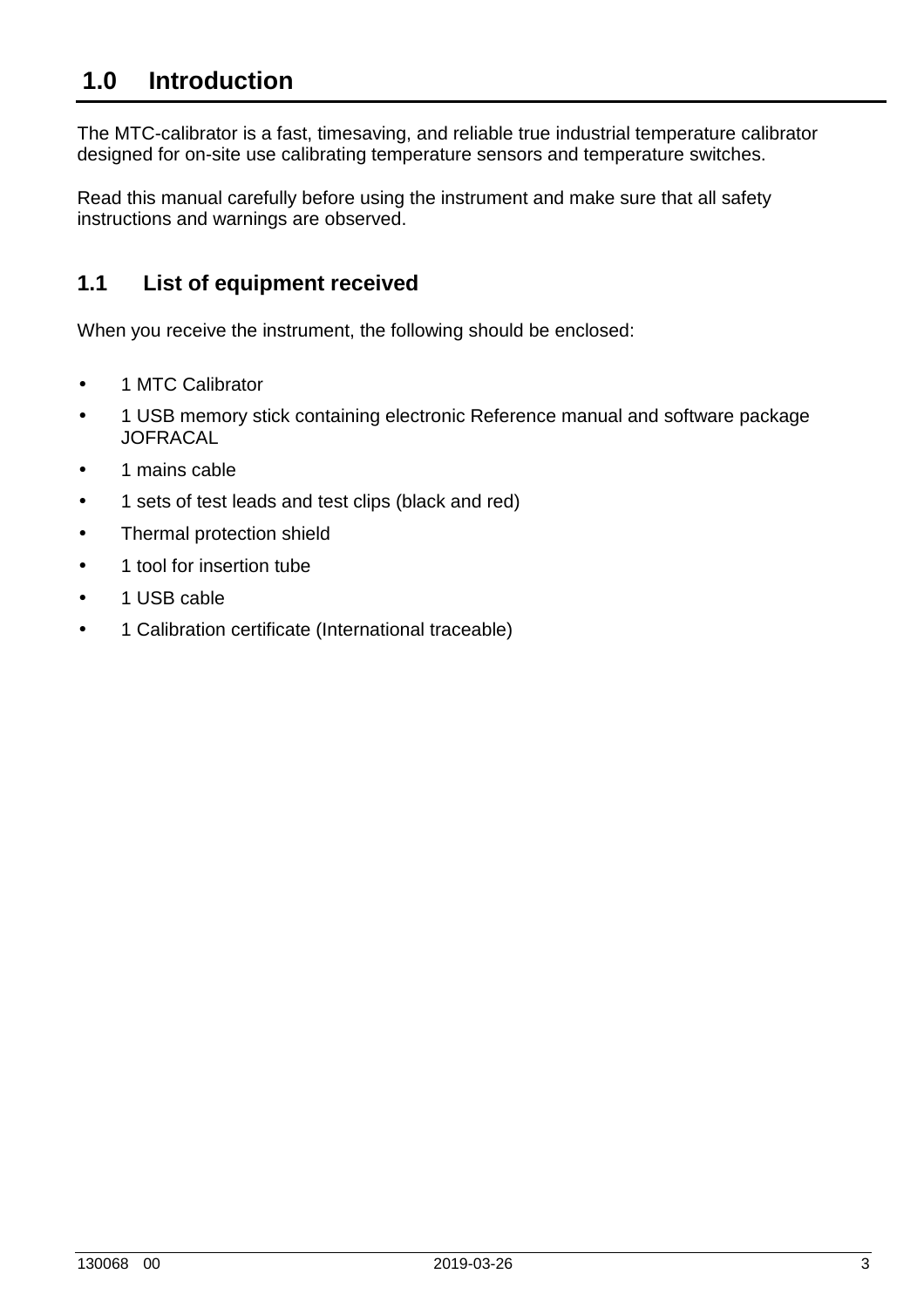# **2.0 Safety instructions**



### **Read this manual carefully before using the instrument!**

In order to avoid any personal injuries and/or damage to the instrument all safety instructions and warnings must be observed.



### **Disposal – WEEE Directive**

These calibrators contain Electrical and Electronic circuits and must be recycled or disposed of properly (in accordance with the WEEE Directive 2012/19/EU).



### **Warning**

#### **About the use:**

- The calibrator **must not** be used for any purposes other than those described in this manual, as protection provided by the calibrator may be impaired and it might cause a hazard.
- The calibrator has been designed for **indoor use only** and is not to be used in wet locations.
- The calibrator is **not to be used in hazardous areas**, where vapour or gas leaks, etc. may constitute a danger of explosion.
- The calibrator is **not** designed for operation in altitudes above 2000 meters.
- The calibrator is a CLASS I product and must be connected to a mains outlet with a protective earth connection. Ensure the ground connection of the calibrator is properly connected to the protective earth before switching on the calibrator. Always use a mains power cable with a mains plug that connects to the protective earth.
- To ensure the connection to protective earth any extension cord used **must** also have a protective earth conductor.
- Only use a mains power cord with a current rating as specified by the calibrator and which is approved for the voltage and plug configuration in your area.
- **Always** make sure to position the power cord and other connected cables in a secure way to prevent the risk of personnel falling.
- To prevent the calibrator from tipping over and causing damage to equipment or systems, please avoid pulling the cables connected to the calibrator.
- Before switching on the calibrator make sure that it is set to the voltage of the mains electricity supply.
- **Always** position the calibrator to enable easy and quick disconnection of the power source (mains inlet socket).
- The calibrator **must** be kept clear within an area of 20 cm on all sides and 1 metre above the calibrator due to fire hazard.
- **Never** use heat transfer fluids such as silicone, oil, paste, etc. in the dry-block calibrators. These fluids may penetrate the calibrator and cause electrical hazard, damage or create poisonous fumes.
- The calibrator **must** be switched off before any attempt to service the instrument is made. There are no user serviceable parts inside the calibrator.
- When cleaning the well or the insertion tube, **REMEMBER** to wear goggles when using compressed air!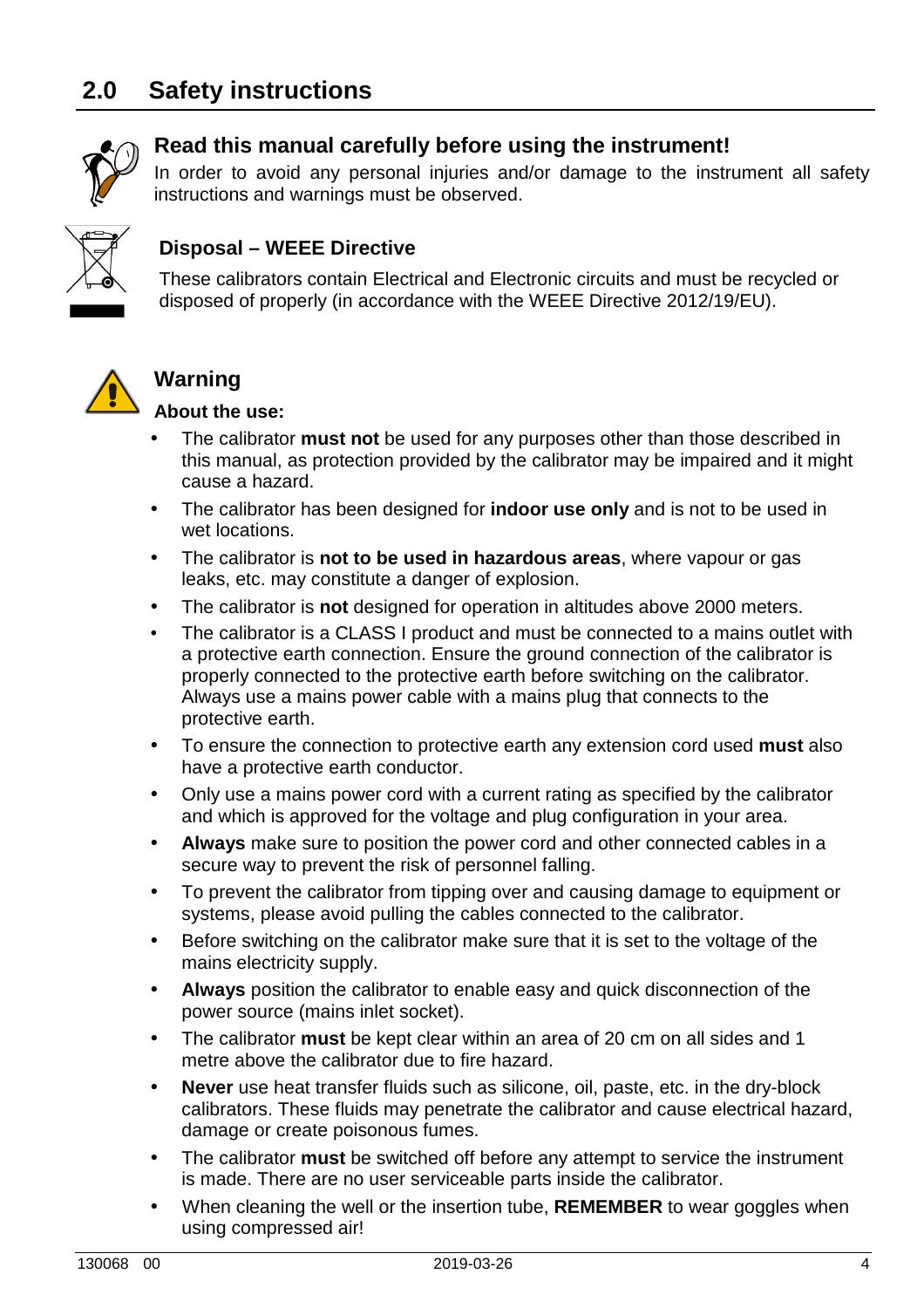Remember to use appropriate protective equipment or get help when carrying the calibrator (for a longer distance) in order to prevent injuries from dropping the calibrator.

#### **About the front panel:**

- The connectors, on the front panel of the calibrator, must **NEVER** be connected to a voltage source.
- Thermostats connected to the switch test input must **not** be connected to any other voltage source during a test.

#### **About the insertion tubes and insulation plug:**

- **Never** leave hot insertion tubes which have been removed from the calibrator unsupervised – they may constitute a fire hazard or personal injury. If you intend to store the calibrator in the optional aluminium carrying case after use, you **must** ensure that the instrument has cooled down to a temperature **below 50°C/122°F** before placing it in the carrying case.
- **Never** place a hot insertion tube in the optional carrying case.

#### **About the fuses:**

- The fuse box must not be removed from the power control switch until the mains cable has been disconnected.
- The two main fuses must have the specified current and voltage rating and be of the specified type. The use of makeshift fuses and the short-circuiting of fuse holders are prohibited and may cause a hazard.



### **Caution – Hot surface**



- **Do not touch** the grid plate, the well or the insertion tube as the calibrator is heating up – they may be very hot and cause burns.
- **Do not touch** the tip of the sensor when it is removed from the insertion tube/well – it may be very hot and cause burns.
- **Do not touch** the handle of the calibrator during use it may be very hot and cause burns.
- **Over 50°C/122°F**

If the calibrator has been heated up to temperatures above 50°C/122°F, you must wait until the instrument reaches a temperature **below 50°C/122°F** before you switch it off.

• **Do not** remove the insert from the calibrator before the insert has cooled down to less than 50°C/122°F.



### **Caution…**

#### **About the use:**

- **Do not** use the instrument if the fan is out of order.
- Before cleaning the calibrator, you **must** switch it off, allow it to cool down and remove all cables.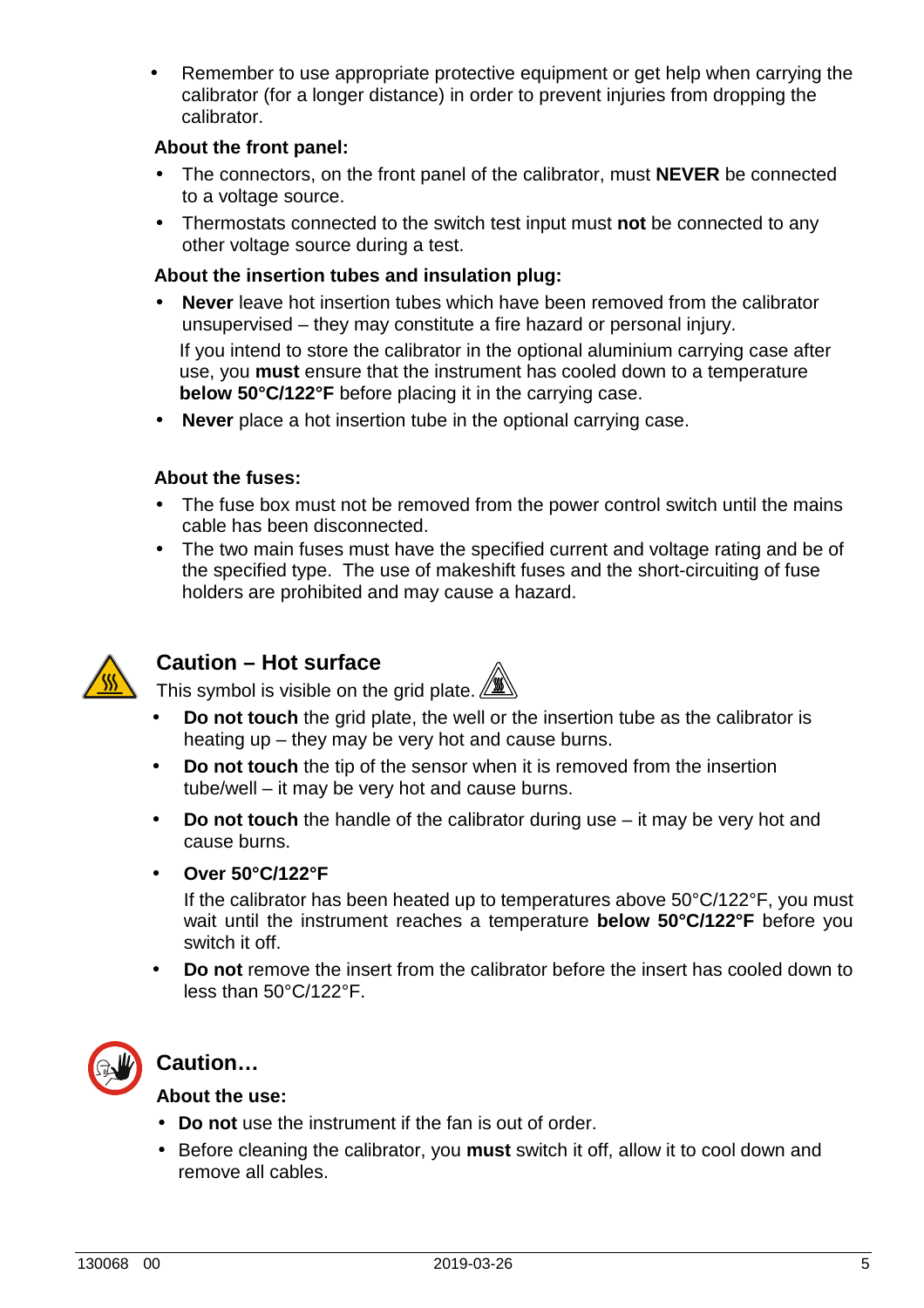#### **About the well, insertion tube and grid plate:**

- The well and the insertion tube **must** be clean and dry before use.
- **Do not** pour any form of liquids into the well. It might damage the well or cause a hazard.
- Scratches and other damage to the insertion tubes should be avoided by storing the insertion tubes carefully when not in use.
- The insertion tube must **never** be forced into the well. The well could be damaged as a result, and the insertion tube may get stuck.
- **Before** using new insertion tubes for the calibration, the insertion tubes **must** be heated up to maximum temperature 650°C (1202°F) for a period of minimum 30 minutes.
- The insertion tube must **always** be removed from the calibrator after use. The humidity in the air may cause corrosion oxidation on the insertion tube inside the instrument. There is a risk that the insertion tube may get stuck if this is allowed to happen.
- If the calibrator is to be transported, the insertion tube **must** be removed from the well to avoid damage to the instrument.

#### **Note…**

The product liability **only** applies if the instrument is subject to a manufacturing defect. This liability becomes void if the user fails to follow the instructions set out in this manual or uses unauthorised spare parts.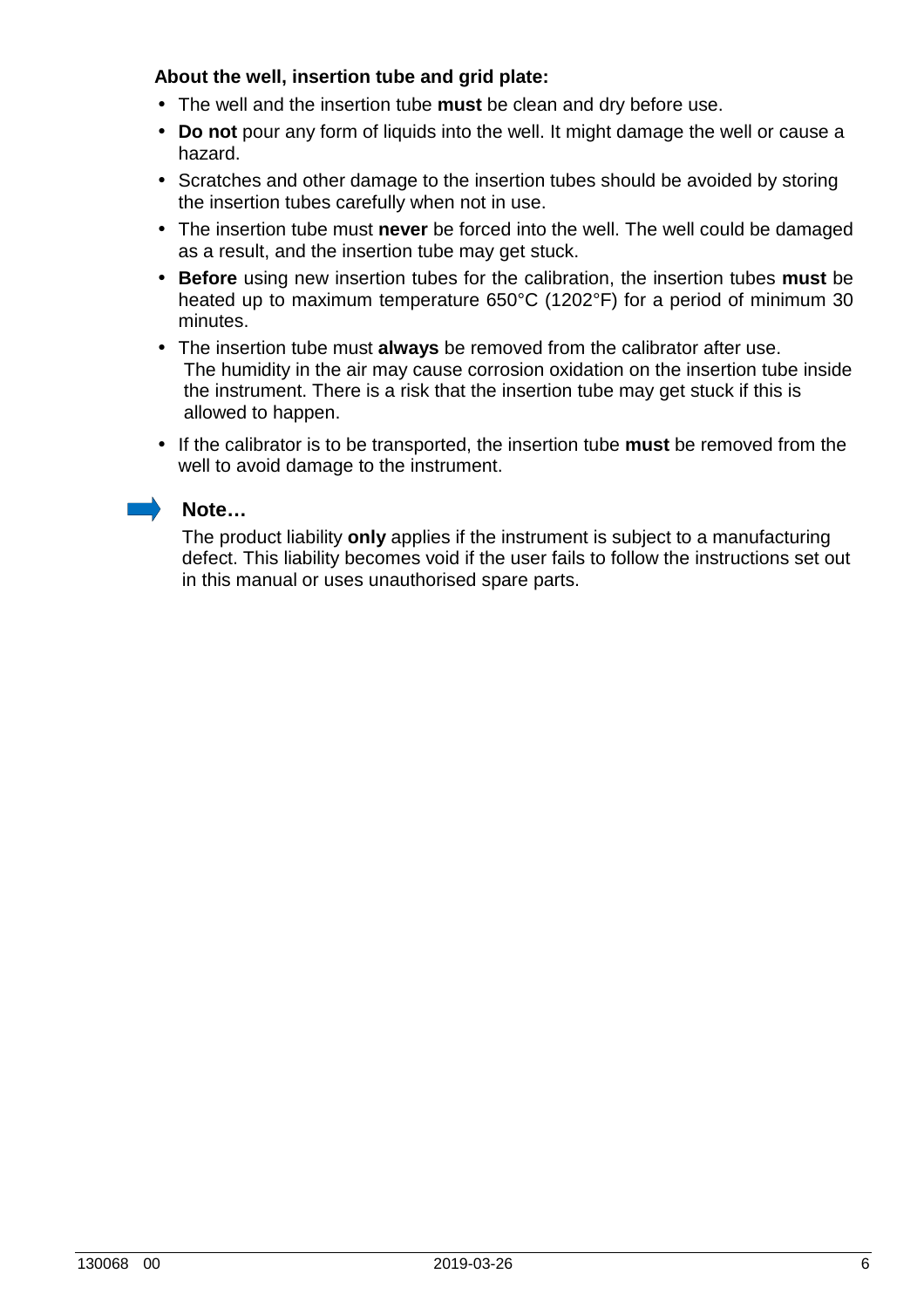## **3.0 Setting up the calibrator**

| <b>ENVIRONMENTAL SPECIFICATIONS</b>  |                                                                                                                                                                                                                                                                                  |
|--------------------------------------|----------------------------------------------------------------------------------------------------------------------------------------------------------------------------------------------------------------------------------------------------------------------------------|
| Ambient operating temperature range: | 0-50°C / 32-122°F                                                                                                                                                                                                                                                                |
| Storage temperature range:           | $-20-50$ °C / $-4-122$ °F                                                                                                                                                                                                                                                        |
| Humidity range:                      | 5-90% RH, non-condensing                                                                                                                                                                                                                                                         |
| IP protection class:                 | <b>IP10</b>                                                                                                                                                                                                                                                                      |
| Altitude:                            | $0 - 2000$ m                                                                                                                                                                                                                                                                     |
| Electromagnetic Compatibility:       | Tested for use in domestic establishment and in<br>establishments directly connected to low voltage<br>power supply network which supplies buildings<br>used for domestic purposes as well as in an<br>industrial electromagnetic environment as<br>described in EN61326-1:2013. |
| <b>POWER SUPPLY SPECIFICATIONS</b>   |                                                                                                                                                                                                                                                                                  |
| Line voltage/frequency:              | 90-127VAC / 180-254VAC 47-63 Hz                                                                                                                                                                                                                                                  |
| IEC protection class:                | Class I                                                                                                                                                                                                                                                                          |
| Power consumption:                   | 1150 VA max.                                                                                                                                                                                                                                                                     |

#### **3.1 Before use**



#### **Warning**

- The calibrator has been designed for **indoor use only** and is not to be used in wet locations.
- The calibrator is **not to be used in hazardous areas**, where vapour or gas leaks, etc. may constitute a danger of explosion.
- The calibrator is **not** designed for operation in altitudes above 2000 meters.
- The calibrator is a CLASS I product and must be connected to a mains outlet with a protective earth connection. Ensure the ground connection of the calibrator is properly connected to the protective earth before switching on the calibrator. Always use a mains power cable with a mains plug that connects to the protective earth.
- To ensure the connection to protective earth any extension cord used **must** also have a protective earth conductor.
- Only use a mains power cord with a current rating as specified by the calibrator and which is approved for the voltage and plug configuration in your area.
- **Always** make sure to position the power cord and other connected cables in a secure way to prevent the risk of personnel falling.
- To prevent the calibrator from tipping over and causing damage to equipment or systems, please avoid pulling the cables connected to the calibrator.
- Before switching on the calibrator make sure that it is set to the voltage of the mains electricity supply.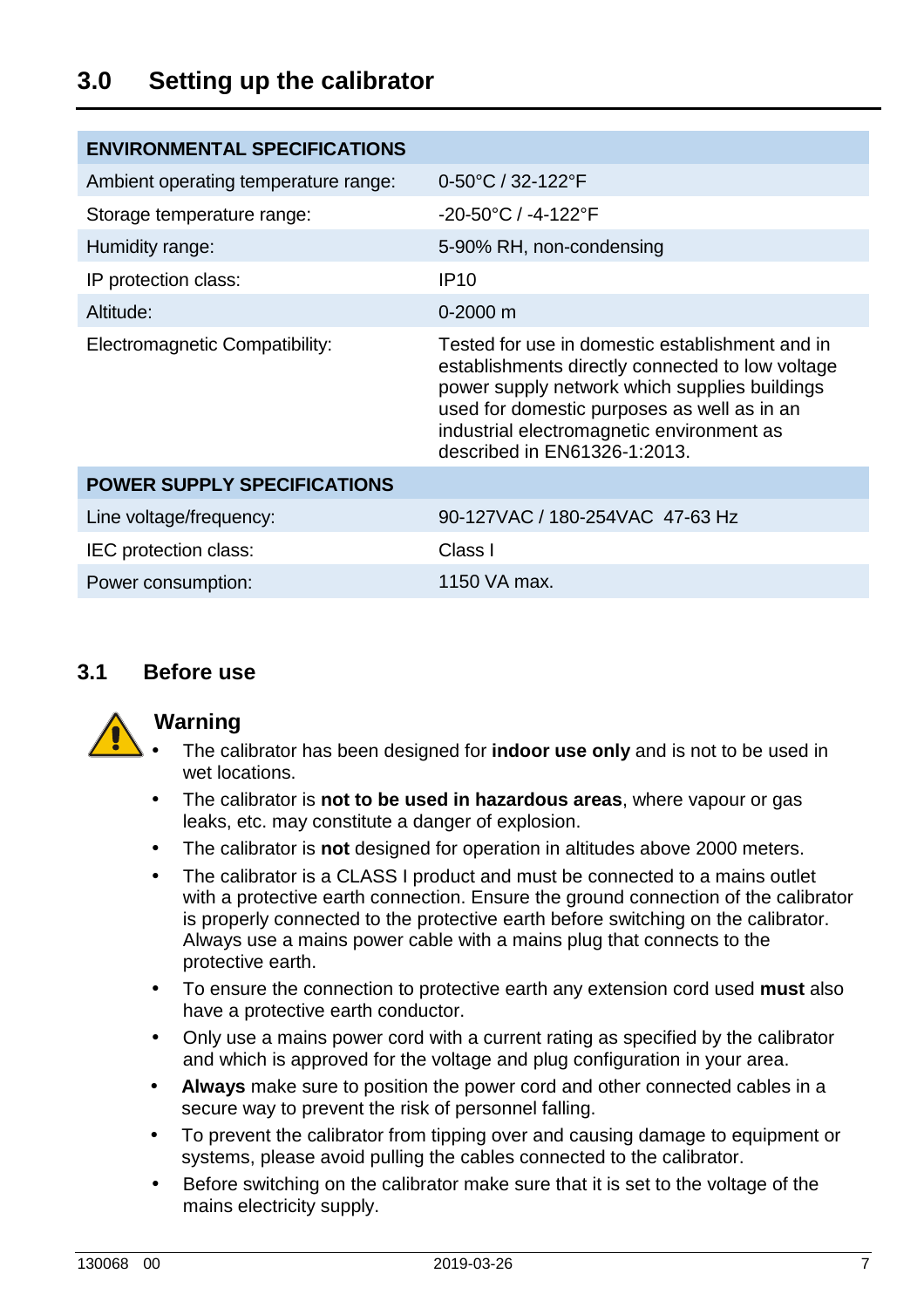- **Always** position the calibrator to enable easy and quick disconnection of the power source (mains inlet socket).
- The calibrator **must** be kept clear within an area of 20 cm on all sides and 1 metre above the calibrator due to fire hazard.



### **Caution – Hot surface**

This symbol is visible on the grid plate.  $\Box$ 

- **Do not touch** the grid plate, the well or the insertion tube as the calibrator is heating up – they may be very hot and cause burns.
- **Do not touch** the handle of the calibrator during use it may be very hot and cause burns.

#### **When setting up the calibrator, you must…** (cf. the figure this page):

1. Place the calibrator on an even horizontal surface where you intend to use it and away from all draughts. The calibrator **must** be kept clear within an area of 20 cm on all sides and 1 metre above the calibrator due to fire hazard.



#### **Caution…**

**Do not** use the instrument if the internal fan is out of order.

- 2. Ensure a free supply of air to the internal fan located at the bottom of the instrument (pos. 1). The area around the calibrator should be free of draught, dirt, flammable substances etc.
- 3. Check that the fuse size corresponds to the applied voltage on (pos. 2). The fuse is contained in the power control switch (on/off switch (230V/115V)).

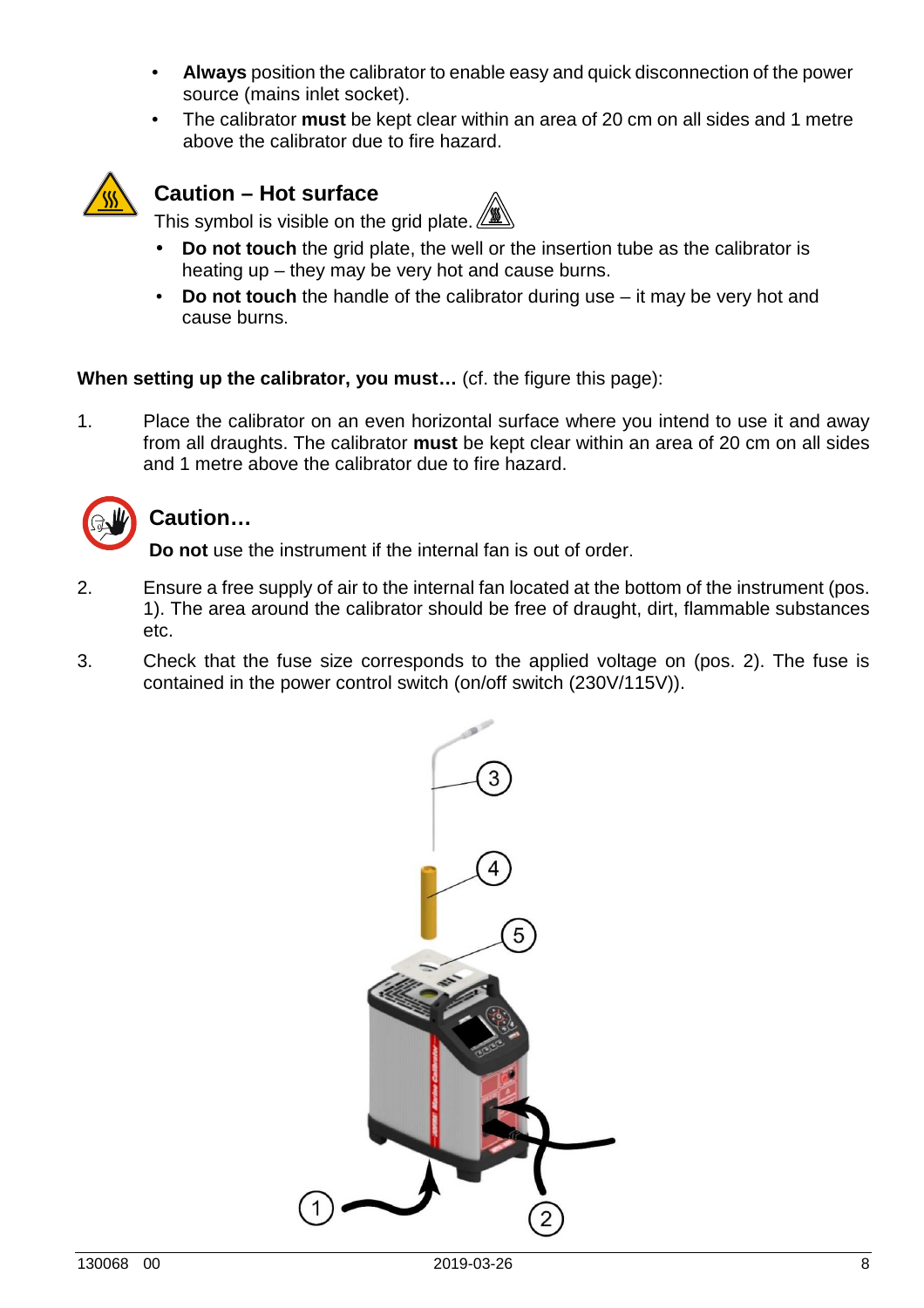

### **Warning**

 The two main fuses must have the specified current and voltage rating and be of the specified type. The use of makeshift fuses and the short-circuiting of fuse holders are prohibited and may cause a hazard.

- 4. Check that the earth connection for the instrument is present and attach the cable.
- 5. Place the sensor (pos. 3) in the insertion tube (pos. 4) as shown in the figure.



### **Caution…**

**Before** using new insertion tubes for the calibration in the MTC-650 instrument the insertion tubes **must** be heated up to maximum temperature 650°C (1202°F) for a period of minimum 30 minutes.

6. In order to protect the sensor and its connections use the thermal protection shield (129264 – pos. 5) at high temperatures.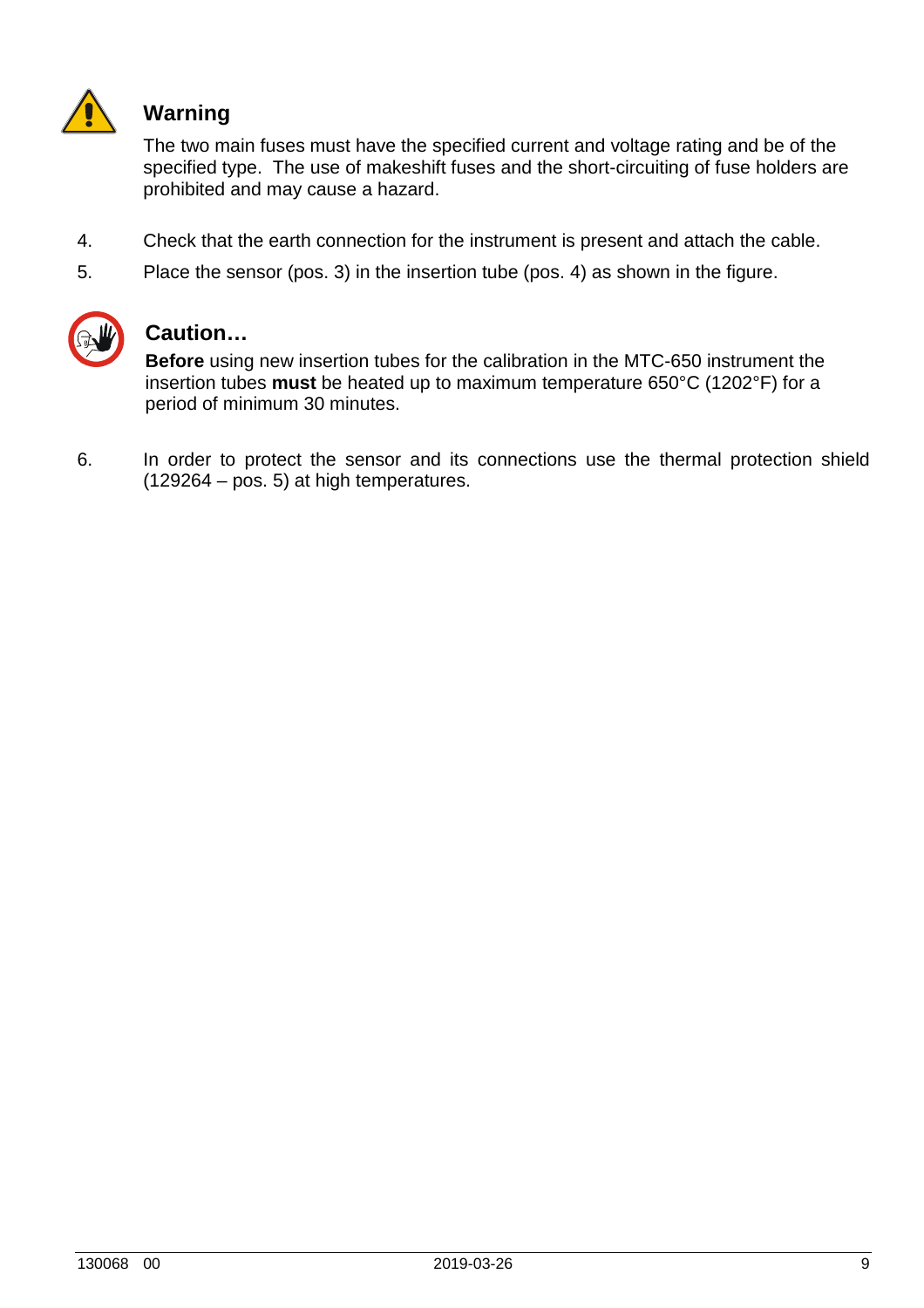| Function keys - F1, F2, F3, F4<br>For operating the horizontal menu.                                                                                                                                                                                                                                                                                    |
|---------------------------------------------------------------------------------------------------------------------------------------------------------------------------------------------------------------------------------------------------------------------------------------------------------------------------------------------------------|
| <b>Arrow Keys</b><br>Navigation mode: Use the four keys to move the cursor in<br>the desired direction.<br><b>Edit mode: The Up and Down Arrow keys scroll through</b><br>the lists of options. If entering a number, the Left and Right<br>Arrow keys move the cursor one character in the desired<br>direction.                                       |
| <b>Action key / Enter key</b><br>Action function: Open and close edit fields or a menu<br>button. The action key also accepts the selected option or<br>entered value<br><b>Enter function: Accept selected options or entered values.</b><br>When a value is entered with the Enter Key the cursor<br>selects the next configurable field in the list. |
| <b>System menu key</b><br>Enter the System menu.                                                                                                                                                                                                                                                                                                        |
| <b>Back key</b><br>Cancel a selection or return to previous menu.                                                                                                                                                                                                                                                                                       |

#### **3.3 Display**



#### **1) Horizontal menu bar**

Provides you with the relevant menu options that can be selected at the present point. Each option can be selected and activated by pressing the function keys (F1, F2, F3 and F4).

#### **2) Process Indicator**

Indicates the status of the current process.

#### **3) "Time to stable" Selection**

Shows the selected specified stability criteria and states a time when the stable situation can be achieved.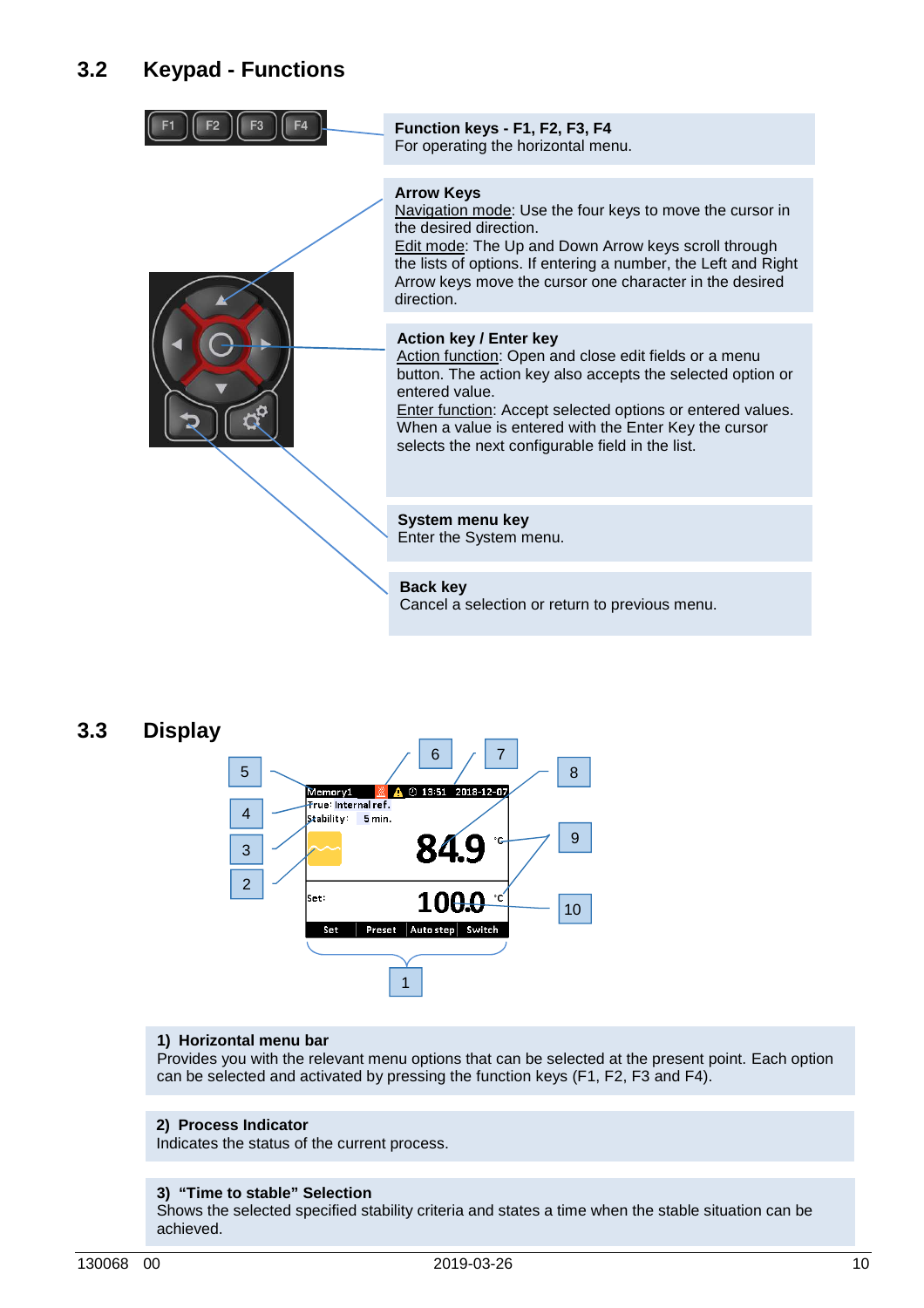#### **4) Reference sensor info**

Shows the reference sensor selected.

#### **5) Memory reading**

Shows the current memory selected from the System menu.

#### **6) Warning/Error symbols.**

If a warning  $\Box$  or an error symbol  $\Box$  occurs during operation, action needs to be taken.

**7)** Real Time Clock and date display.

#### **8) True temperature reading**

Shows the numeric value of the temperature being measured.

#### **9) Units**

Shows the unit of the current measurement.

#### **10) Set temperature reading**

Shows the numeric value of the current set temperature selected.

### **3.4 Connections**



#### **3.5 Stability of temperature values**

The stability of the TRUE temperature is indicated by the following messages:

- "Not stable": Indicates that the measured temperature is not yet within the specified stability criteria.
- Indicates "Time to stable": The temperature changes are within the specified stability criteria and states a time (in minutes and seconds) when the stable situation can be  $4:29$ achieved.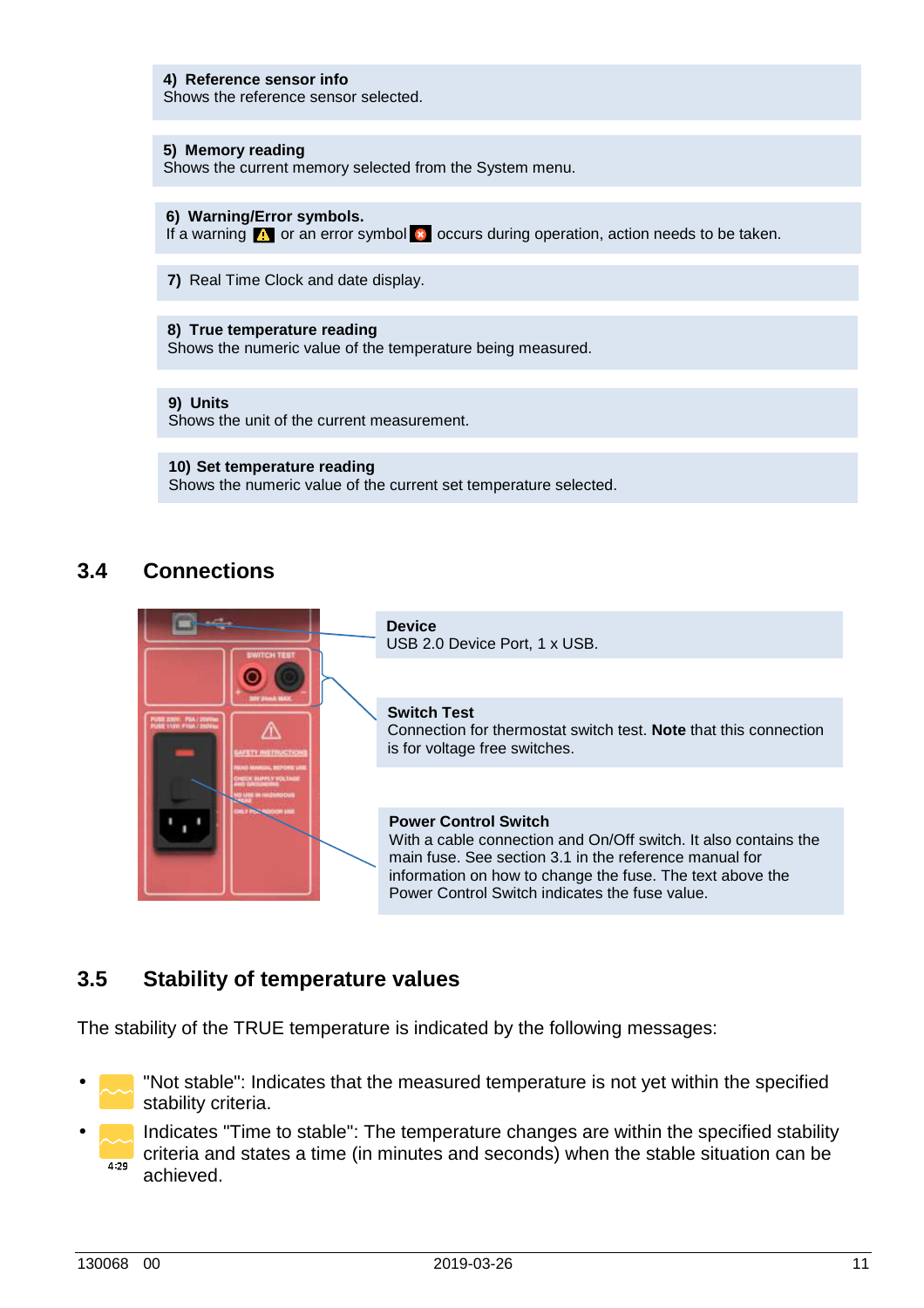

When the instrument is heating up and cooling down indication of this will be shown as following symbols:

- The instrument is heating up.
- The instrument is cooling down.

Hot and cold symbols will be displayed in the upper black info bar when:

- $*$  the well temperature is below 5°C.
- $\bullet$   $\blacksquare$  the well temperature is above 45°C.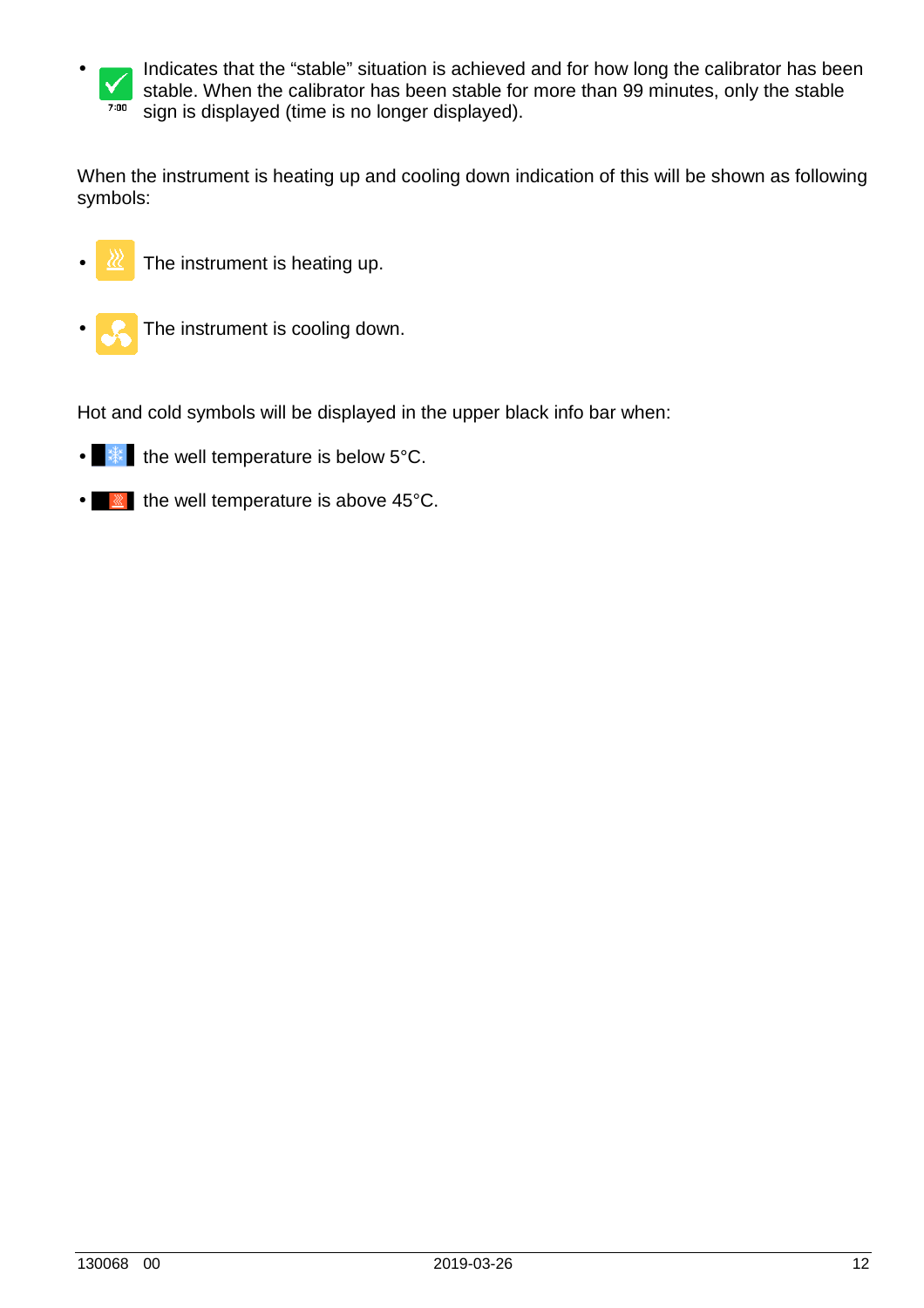### **4.1 Operating principle**

The calibrator is operated using the Functions keys, the Arrow keys and the Action/Enter key.

**1.** Press the Functions keys to operate the horizontal menu bar.



- **2.** Press any of the  $\Box$  (Arrow) keys to enter Navigation Mode. Editable fields will be highlighted in blue.
- **3.** Use the  $\Box$  Arrow) keys to move between the configurable fields within the display. Selected fields will be highlighted in **dark blue..**
- **4.** Press the  $\odot$  (Enter) key to access the selected field for editing.
- **5.** Use the  $\triangle$  (Up) and  $\nabla$  (Down) Arrow keys to select a new value.
- **6.** Press the  $\odot$  (Enter) key to accept the new value
- **7.** To exit the Navigation Mode press the  $\bigcirc$  (Back) key. The  $\bigcirc$  (Back) key is also used to cancel a selection or to return to a previous menu.

### **4.2 System menu**

The System menu can be accessed at any stage of operation:



**1.** Press the  $\bullet$  (System) key to display the System menu.

- **2.** Use the  $\triangle$  (Up) and  $\nabla$  (Down) Arrow keys to scroll in the list.
- **System Settings menu**

| <b>System Settings</b> |                  |  |  |  |  |  |  |
|------------------------|------------------|--|--|--|--|--|--|
| Min. SET Temp          | 0.0 <sub>o</sub> |  |  |  |  |  |  |
| Max. SET Temp:         | 650.0 °C         |  |  |  |  |  |  |
| Resolution:            | 0.1 °C           |  |  |  |  |  |  |
| Temperature unit:      | ۰c               |  |  |  |  |  |  |
| Silent mode:           | ☑                |  |  |  |  |  |  |
| Date                   | 2018-12-07       |  |  |  |  |  |  |
| Time                   | 13:54            |  |  |  |  |  |  |
| Calibration interval : | <b>12 Months</b> |  |  |  |  |  |  |
|                        |                  |  |  |  |  |  |  |

**1.** Use the  $\odot$  (Enter) key and the  $\triangle$  (Up) and  $\nabla$  (Down) Arrow keys to access editable fields, select new values and accept new values.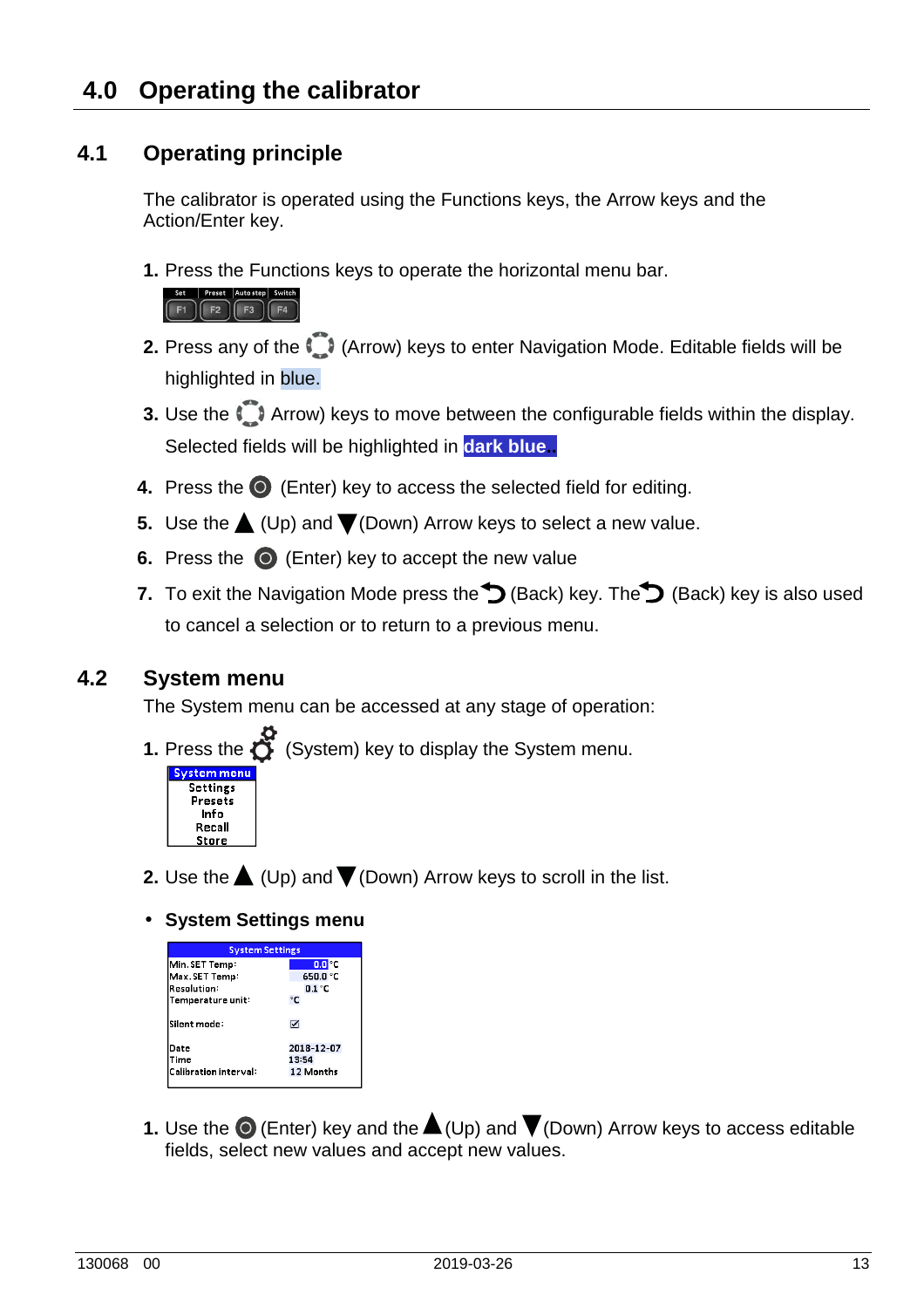

#### **Note…**

- If the current set-temperature is higher than the new max-temperature, you will need to adjust the set-temperature. The instrument will immediately begin to cool (if required) as soon as the new max-temperature is accepted.
- The calibration interval can be set between 1 and 99 months. When the calibration interval is exceeded, a yellow warning symbol  $\triangle$  will appear in the upper part of the display.
- If Silent mode is selected, the cooling speed will be reduced.
- **Presets menu**

| <b>Preset Temperature Settings</b> |                     |  |  |  |  |  |  |
|------------------------------------|---------------------|--|--|--|--|--|--|
|                                    |                     |  |  |  |  |  |  |
| Preset temperature F1:             | 50.0 <sup>o</sup> C |  |  |  |  |  |  |
| Preset temperature F2:             | 75.0°C              |  |  |  |  |  |  |
| Preset temperature F3:             | $100.0\,^{\circ}$ C |  |  |  |  |  |  |
| Preset temperature F4:             | $150.0\degree$ C    |  |  |  |  |  |  |
|                                    |                     |  |  |  |  |  |  |
|                                    |                     |  |  |  |  |  |  |
|                                    |                     |  |  |  |  |  |  |
|                                    |                     |  |  |  |  |  |  |
|                                    |                     |  |  |  |  |  |  |
|                                    |                     |  |  |  |  |  |  |

**1.** The preset temperatures can be changed manually using the (Arrows) keys.



#### **Note…**

Temperature range is limited by Min. SET Temp. and Max. SET Temp. settings editable in the System Settings menu.

#### • **System Info menu**



**1.** In the System Info menu important information such as serial numbers and calibration dates of the instrument are given. It is not possible to edit any fields in this menu.

#### • **Store menu (Save Settings)**

|            | <b>Save Settings</b> |      |  |
|------------|----------------------|------|--|
| 1- Memory1 |                      |      |  |
| 2 Memory2  |                      |      |  |
| 3- Memory3 |                      |      |  |
| 4- Memory4 |                      |      |  |
| 5-Memory5  |                      |      |  |
|            |                      |      |  |
|            |                      |      |  |
|            |                      |      |  |
|            |                      |      |  |
|            |                      |      |  |
| Back       |                      | Save |  |

After you have configured the instrument, you can save the setup for future use using the Store function.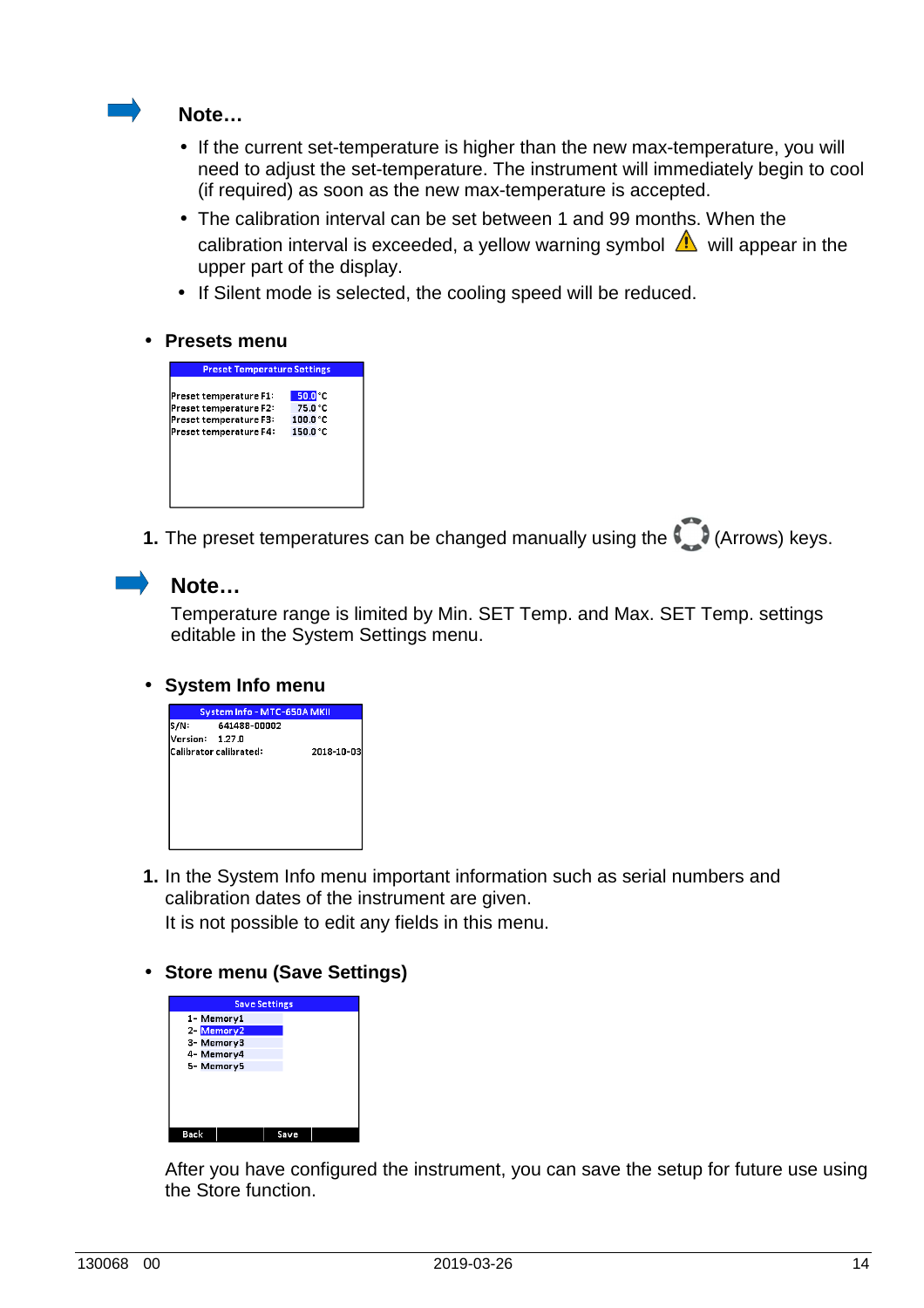- **1.** Use the  $\triangle$  (Up) and  $\triangledown$  (Down) Arrow keys to select the Memory-setup you want to modify, and press **F3** (Save). The new configuration is now saved.
- **2.** You can change the name of the highlighted saved setup by pressing  $\bullet$  (Enter), and then using the  $(U_{\bullet})$  and  $(U_{\bullet})$  Arrow keys to change the characters.

The name is limited to seven (7) characters.

- **3.** Press **F3** to save the new name.
- **Recall menu**



To recall your memory setups select the Recall function.

- **1.** Use the  $\triangle$  (Up) and  $\triangledown$  (Down) Arrow keys to to scroll in the setup-list.
- **2.** Select the requested setup, and press  $\odot$  (Enter).

The name of the setup will appear in the upper-left corner of the display.

If selecting the Factory default function the active setup will be reset and change to the initial setting.

### **4.3 Starting the calibrator**

Switch on the calibrator using the power control switch.

A start up screen is displayed and then replaced with the main menu screen:



The functions in the horizontal menu bar are available using the Functions soft keys F1– F4. For Operating principle – See section 4.1.

### **4.4 Stability setting**

 When internal reference is selected the calibrator uses a set of minimum internal stability criteria that shall be met before stability is indicated.

The stability time can be adjusted from the minimum internal stability time (typical 5 min) up to 99 min.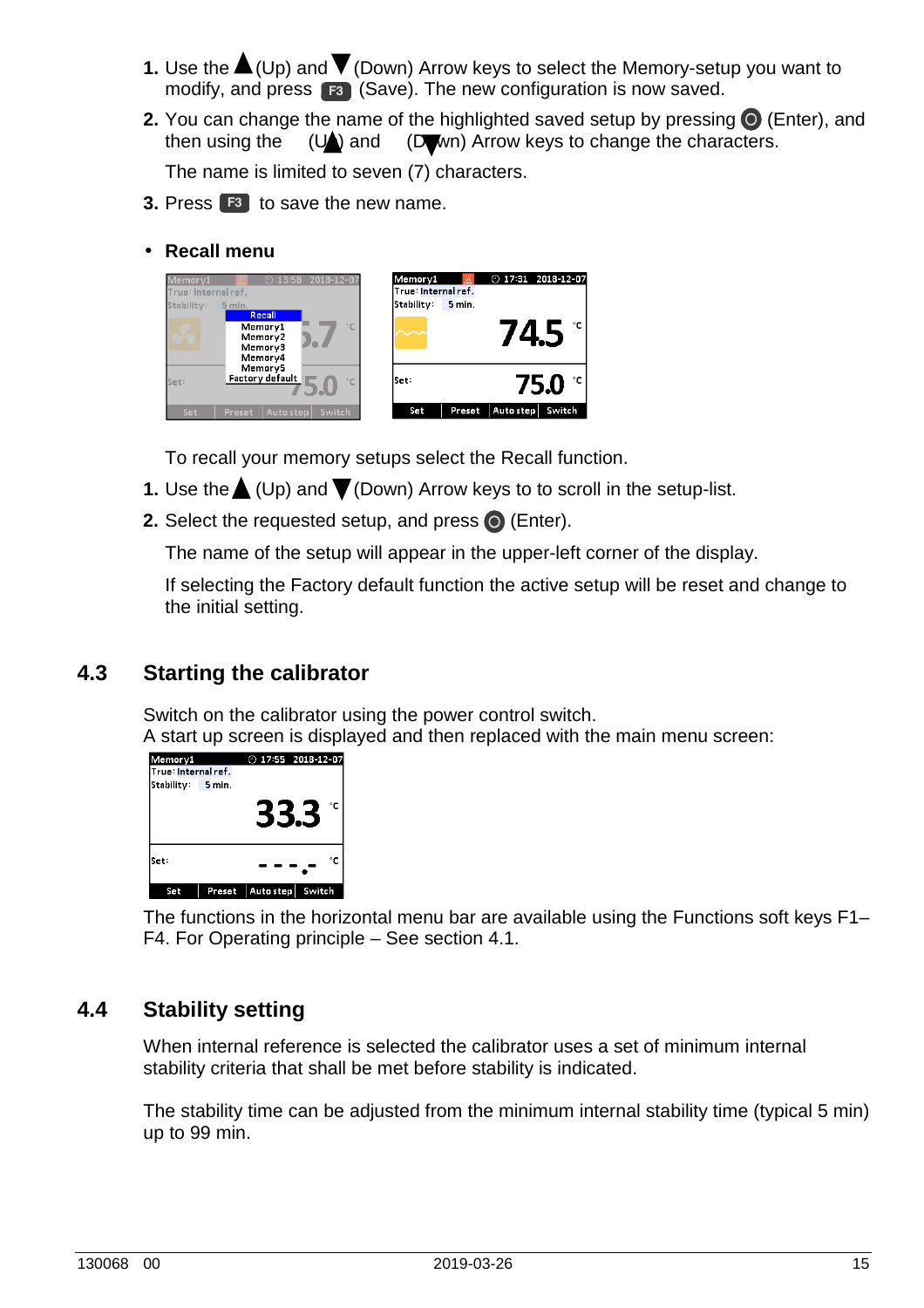### **Note…**

Temperature range is limited by Min. SET Temp. and Max. SET Temp. settings editable in the System Settings menu.

The set-temperature can be entered both manually and by selecting a preset temperature.

- **1.** For manually use press **F1** (Set)
- **2.** Use the ( $\bigcirc$  (Arrow) keys to enter the temperature requested.
- **3.** Press  $\odot$  (Enter) to accept the entered temperature.

| Memory1<br>True: Internal ref. |        | $O$ 17:57 2018-12-07 |              |
|--------------------------------|--------|----------------------|--------------|
| Stability: 10 min.             |        |                      |              |
| 9:02                           |        | 33.0                 | $^{\circ}$ C |
| Set:                           |        | 055.0                | ۰c           |
| Set                            | Preset | Auto step   Switch   |              |

- **1.** For selecting the preset temperature press **F2** (Preset).
- **2.** Select one of the 4 temperature options available from the menu bar by pressing the correspondent Function key (F1 – F4).
- **3.** The set-temperature is selected, once the Function key has been pressed.

| Memorv1<br>True: Internal ref.<br>Stability 10 min. |        |             | $\odot$ 17:59 2018-12-07 | Memory1<br>True: Internal ref.<br>Stability: 10 min. |        |           | $②$ 18:00 2018-12-07 |
|-----------------------------------------------------|--------|-------------|--------------------------|------------------------------------------------------|--------|-----------|----------------------|
|                                                     |        | <b>33.0</b> |                          | 涩                                                    |        | 37.Z      |                      |
| lSet:                                               |        |             | ۰c                       | lSet:                                                |        |           | $150.0 \degree$      |
| 50.0°C                                              | 75.0°C | 100.0°C     | $150.0^{\circ}$ C        | Set                                                  | Preset | Auto step | Switch               |

The calibrator will now heat up / cool down.

The starting point is the last chosen set-temperature (even if the instrument has been switched off).

 The top display continuously shows the read-temperature and the lower display shows the set-temperature.

 In the top display the calibrator will indicate the estimated time in whole minutes until the calibrator will be stable.

| Memory1<br>True: Internal ref. | R      | $②$ 18:06 2018-12-07 |        |
|--------------------------------|--------|----------------------|--------|
| Stability: 10 min.             |        |                      |        |
|                                |        | 150.1                | ۰c     |
| 8:32                           |        |                      |        |
| Set:                           |        | 150.0                | ۰c     |
| Set                            | Preset | Auto step            | Switch |

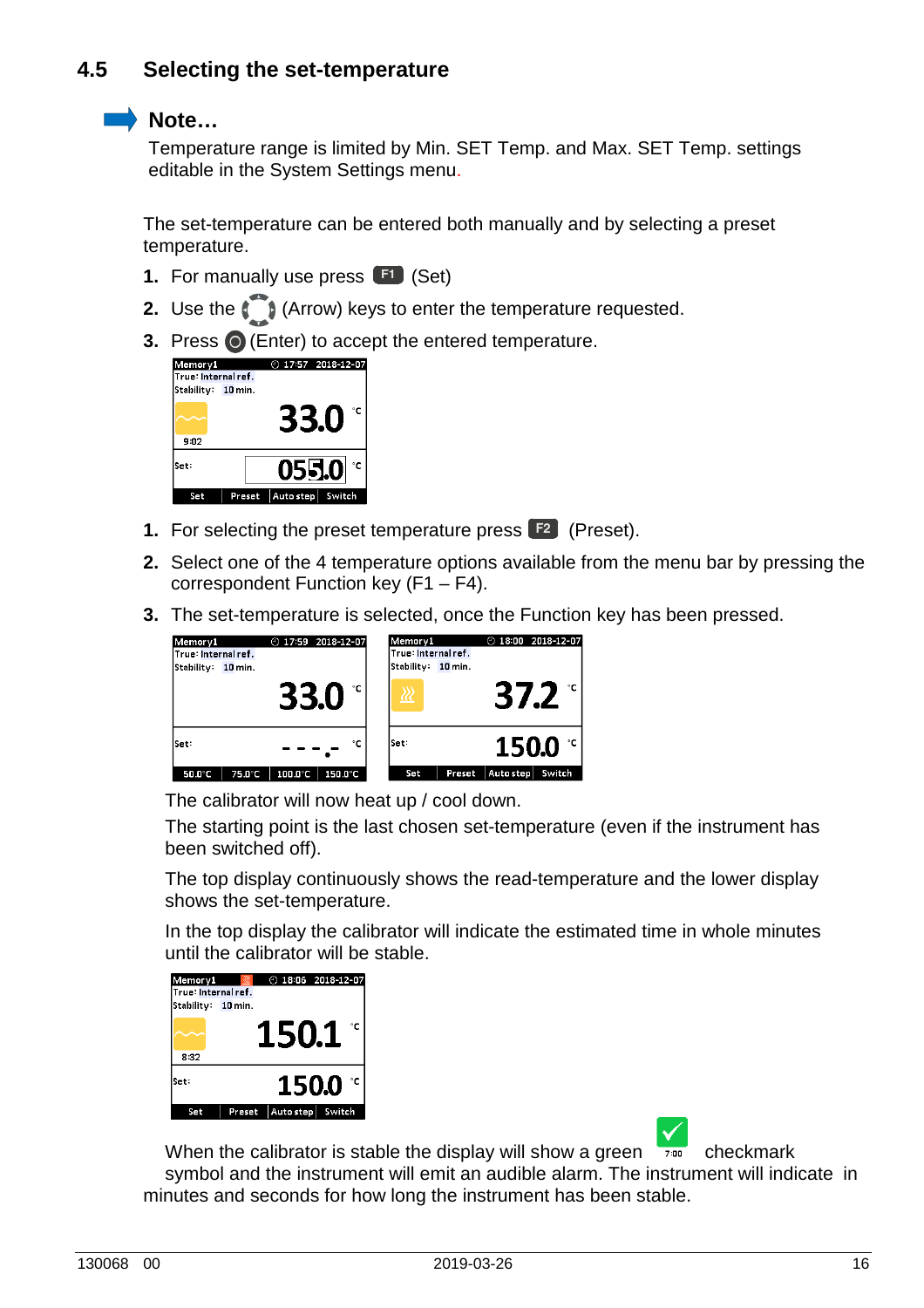#### **4.5.1 Editing the preset set-temperature**

It is possible to change the preset set temperature to whatever value desired.

- **1.** Press **F2** (Preset).
- **2.** Press one of the (Arrow) keys and an editable field displaying the preset set temperatures appears.
- 



- **4.** Press  $\odot$  (Enter) to access the editable field and use the arrows  $\blacktriangle$  (Up) and  $\nabla$ (Down) to select a new set value.
- **5.** Press  $\bigcirc$  (Enter) to accept the new set value.
- **6.** Press  $\triangleright$  (Back) to return to the previous menu.

#### **4.6 Auto Step function**

Auto Step is used to step automatically between a range of different calibration temperatures. This is useful when calibrating sensors in places which are hard to reach, and when calibrating sensors for which the output is displayed in a different location.

### **Note…**

Temperature range is limited by Min. SET Temp. and Max. SET Temp. settings editable in the System Settings menu.

#### **4.6.1 Running an Auto Step test**

**1.** Press **F3** (Auto Step) to access the Auto Step setup. If you wish to return to the

| Main screen press   |  | $F1$ ain). |                                             |                                                              |  |
|---------------------|--|------------|---------------------------------------------|--------------------------------------------------------------|--|
| Memory1             |  | ℛ          |                                             | $①$ 18:08 2018-12-07                                         |  |
| True: Internal ref. |  |            |                                             |                                                              |  |
| Stability 10 min.   |  |            |                                             |                                                              |  |
|                     |  |            |                                             |                                                              |  |
|                     |  |            | Step Temp. Step Temp. Step Temp.            |                                                              |  |
| 1                   |  |            |                                             | 33.0°C 5 437.0°C 9 400.0°C                                   |  |
| 2 <sup>1</sup>      |  |            |                                             | $134.0^{\circ}$ C 6 538.0 $^{\circ}$ C 10 342.0 $^{\circ}$ C |  |
| 3 <sup>o</sup>      |  |            |                                             | 235.0°C 7 639.0°C 11 243.0°C                                 |  |
| $\overline{a}$      |  |            |                                             | 336.0°C 8 540.0°C 12 44.0°C                                  |  |
| Set:                |  |            | $150.0\degree$ C Int.ref.: $150.0\degree$ C |                                                              |  |
| Main                |  |            |                                             |                                                              |  |

- **2.** Press one of the (Arrow) keys to access the editable fields for new values:
	- **No of steps**: the number of temperature steps per direction  $(T_1 \rightarrow T_x)$  can be set using integers from 2 to 12. You must select minimum 2 steps, maximum 12 steps.
	- **Hold time:** defines the time (in minutes) the temperature is maintained (after it is stable) for each step.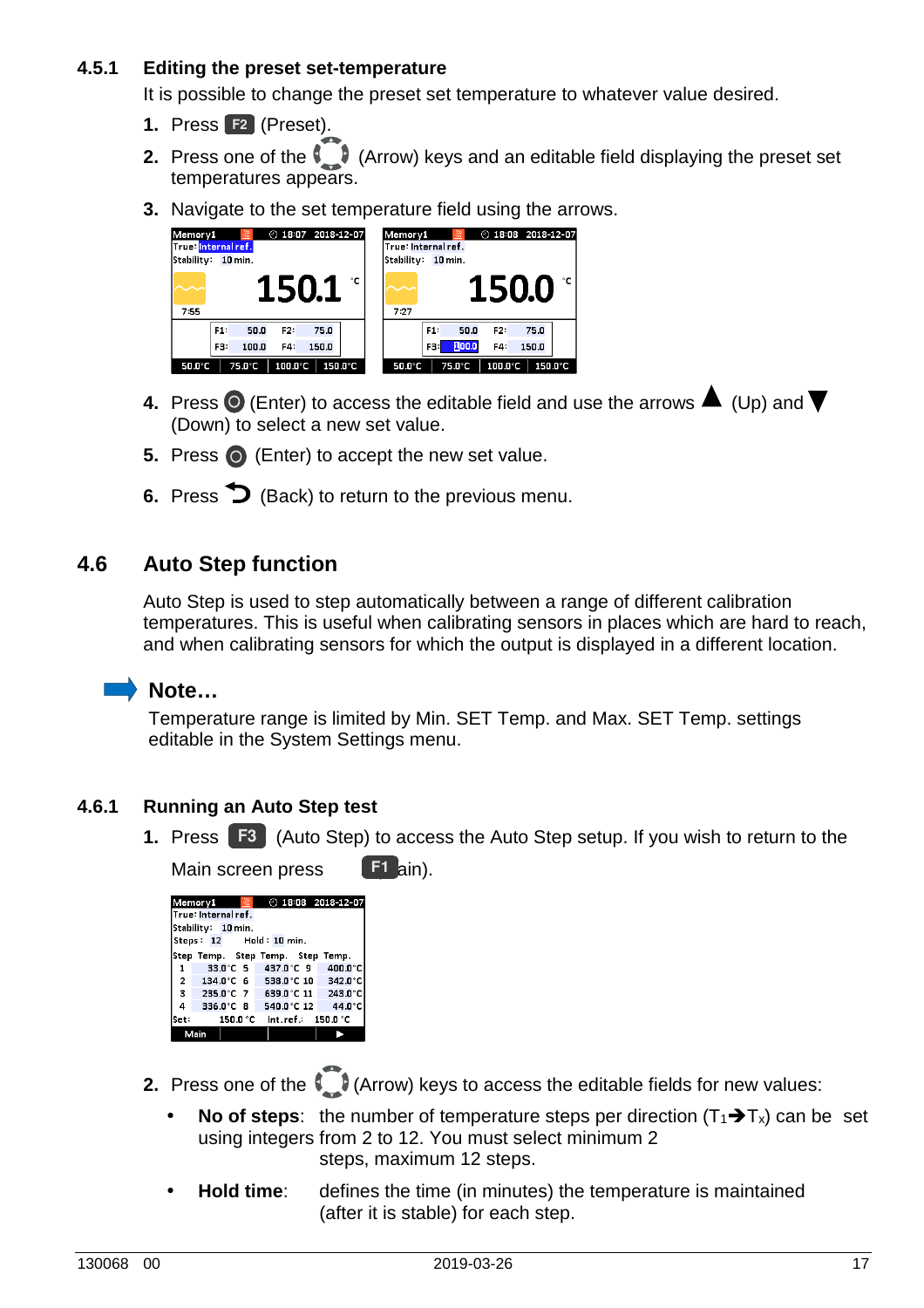- **Step values:** must be set within the sensors permitted range.
- **3. Press 2 (F4) to start the Auto Step test.**

| Memory1<br>True: Internal ref. | $\mathbb{R}$ | $O$ 18:09 2018-12-07 |      |    |
|--------------------------------|--------------|----------------------|------|----|
| Stability: 10 min.             |              |                      |      |    |
|                                |              | 150.0                |      | ۰c |
| Auto step<br>Step 1/12:        |              |                      | 33.0 | ۰c |
|                                | м            |                      |      |    |

The Auto Step test is now in progress.

While the Auto Step test is in progress, 4 options are available:

- **Stop** : Press  $\Box$  (F1) to stop the Auto Step test. The process will end. Pressing the  $\blacktriangleright$  (F4) key the process will start again running step 1.
- **Previous** : Press  $\mathbf{K}$  (F2) to force the test to jump a step backwards to the previous running step regardless of the step's stability.
- **Next** : Press  $\Sigma$  (F3) to force the test to jump a step forwards to the next running step regardless of the step's stability.
- **Pause** : Press **(F4)** to pause the test. Pressing start **(F4)** (F4) again, the process will continue running from the current step.

#### **4.6.2 The calibrator's Auto Step procedure**

- 1) Once the Auto Step test is started, the calibrator starts working towards the given settemperature. An audible alarm will be emitted once the calibrator is stable.
- 2) The calibrator will wait the specified amount of hold time. The instrument indicates this by counting down the amount of time remaining.
- 3) The calibrator will then go to the next step. The procedure is the same as for the first step. This process will be repeated until the last step has been executed and the function has been completed.
- 4) The measured TRUE temperatures for each step are displayed during operation.

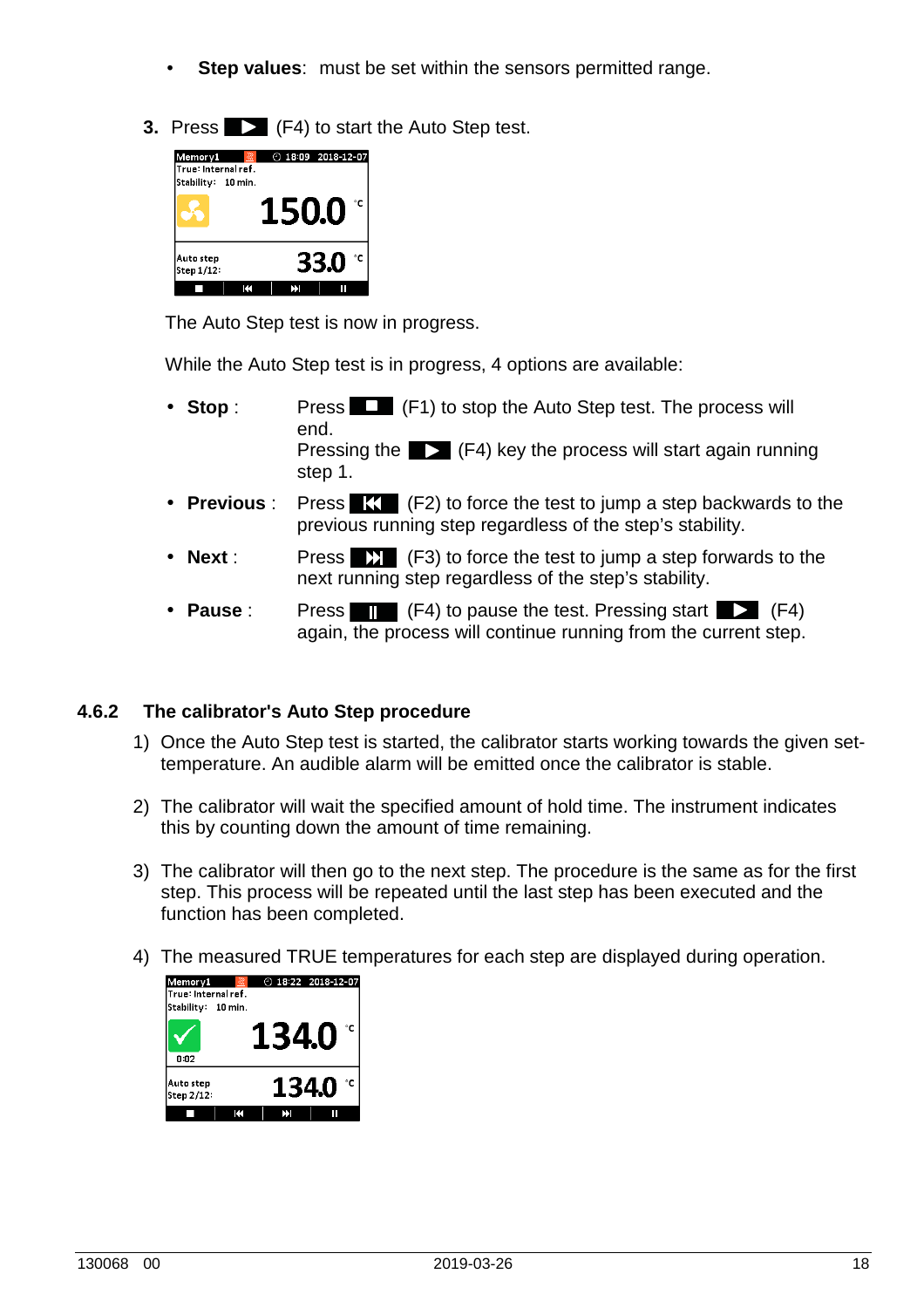### **4.7 Switch Test function**

Switch Test automatically locates the switch temperature of a thermostat.

Three parameters are required:

- Start temperature  $(T_1)$
- End temperature  $(T_2)$
- Rate of change in temperature pr. minute (Rate).

Dead band of a thermostat can also be determined here. Where the dead band determines the tolerance between the upper switch temperature and the lower switch temperature of the thermostat.

#### **4.7.1 Running a Switch Test**



### **Warning**

 Thermostats connected to the switch test input **must not** be connected to any other source during test.



### **Note…**

 Before running the Switch Test, make sure that the switch is connected to the Switch Test input.



### **Note…**

Temperature range is limited by Min. SET Temp. and Max. SET Temp. settings editable in the System Settings menu.

**1.** Press **F4** (Switch) to access the Switch Test setup. If you wish to return to the Main screen press **F1** (Main).

| Memory1             |              |                | $①$ 10:14 2018-12-10 |
|---------------------|--------------|----------------|----------------------|
| True: Internal ref. |              |                |                      |
| Stability:          | $10$ min.    |                |                      |
|                     |              | Temp.          |                      |
|                     | Т1           | 115.0 °C       |                      |
|                     | T2           | 135.0 °C       |                      |
|                     | Rate:        | 1.00 °C / min. |                      |
|                     | Test runs: 3 |                | Dead Band: Yes       |
|                     |              |                |                      |
| Set:                |              |                | $-21.7\degree$ C     |
| Main                |              |                |                      |

The small graph illustrates the current  $T_1$ ,  $T_2$  and dead band selections. Note that  $T_1$ can be greater than T2.

- **2.** Press one of the (Arrow) keys to access the editable fields for new values:
	- **T<sub>1</sub>**: First set temperature
	- **T<sub>2</sub>**: Second set temperature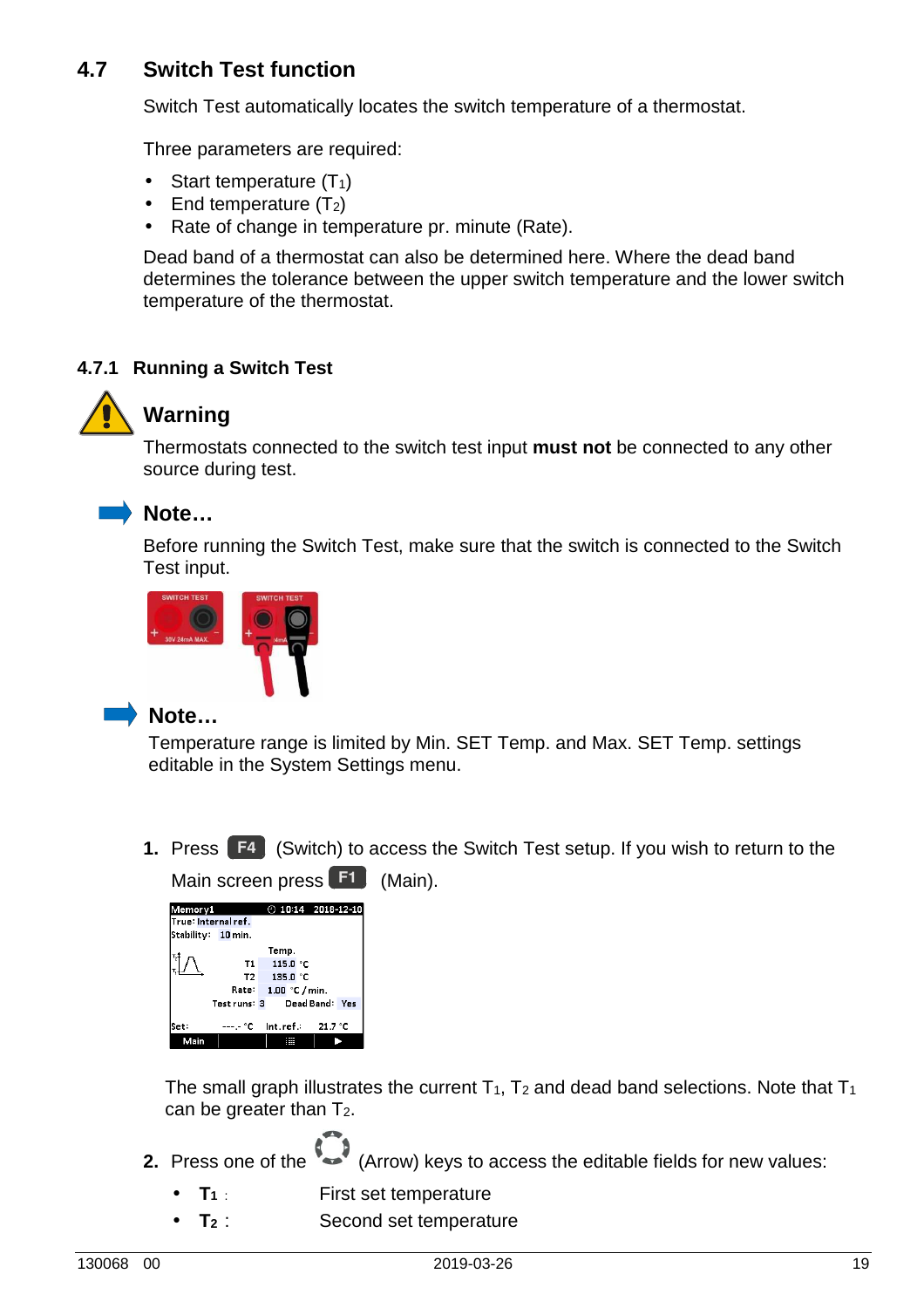- **Dead band** : To determine dead band, toggle between "Yes" (a two-way temperature measurement) and "No" (a one-way-temperature measurement). A dead band result is only measured when dead band is set to "Yes".
- **Rate** : The permitted range is 0.01 10.0°C/min. / 0.02 18.0°F/min.
- **Test runs:** Can be set from 1 to 3 making it possible to run the test more than once.

#### **Note…**

the Rate should be set so that the thermostat sensor can follow the temperature in the calibrator's well.

**3.** Press **2** (F4) to start the Switch Test.

| $0.1018$ 2018-12-10                  | $\mathbb{R}^2$                         |  |  |
|--------------------------------------|----------------------------------------|--|--|
| ӝ                                    | $0$ 10:40 2018-12-10                   |  |  |
| Memory1                              | Memor <sub>v1</sub>                    |  |  |
| True: Internal ref.                  | True: Internal ref.                    |  |  |
| Stability: 10 min.                   | Stability: 10 min.                     |  |  |
| °C                                   | 123.0                                  |  |  |
| Yb./                                 | T1+T2+T1                               |  |  |
| Switch test run 1 of 3 / Step 1 of 3 | Switch test run 1 of 3 / Step 2 of 3   |  |  |
| Set: 115.0°C                         | Heating to T2:135.0°C with 1.00°C/min. |  |  |
| ₩                                    | ₩                                      |  |  |

The Switch test is now in progress.

While the Switch Test is in progress, 2 options are available:

- **Stop** : Press  $\Box$  (F1) to stop the Switch Test. The process will end and the results will be deleted from the results list. Pressing the  $\Box$  (F4) key the process will start from the beginning heating towards  $T_1$ .
- Results : Press **(F3)** to display the current Switch Test result. The results change as the test progresses. The results list is also accessible from the Switch Test menu screen.

#### **4.7.2 The calibrator's Switch Test procedure**

- 1) Once the Switch Test is started, the calibrator starts working towards  $T_1$  as quickly as possible. The calibrator's temperature changes (heating or cooling) and switch status are shown in the display.
- 2) When  $T_1$  is achieved and the temperature is stable, the text and the graphic in the bottom of the screen will change accordingly.
- 3) The calibrator now starts working towards  $T_2$  at the specified Rate.
- 4) In a normal situation, the thermostat changes state before  $T_2$  is achieved. If  $T_2$  is achieved and the temperature is stable, no results will be displayed.

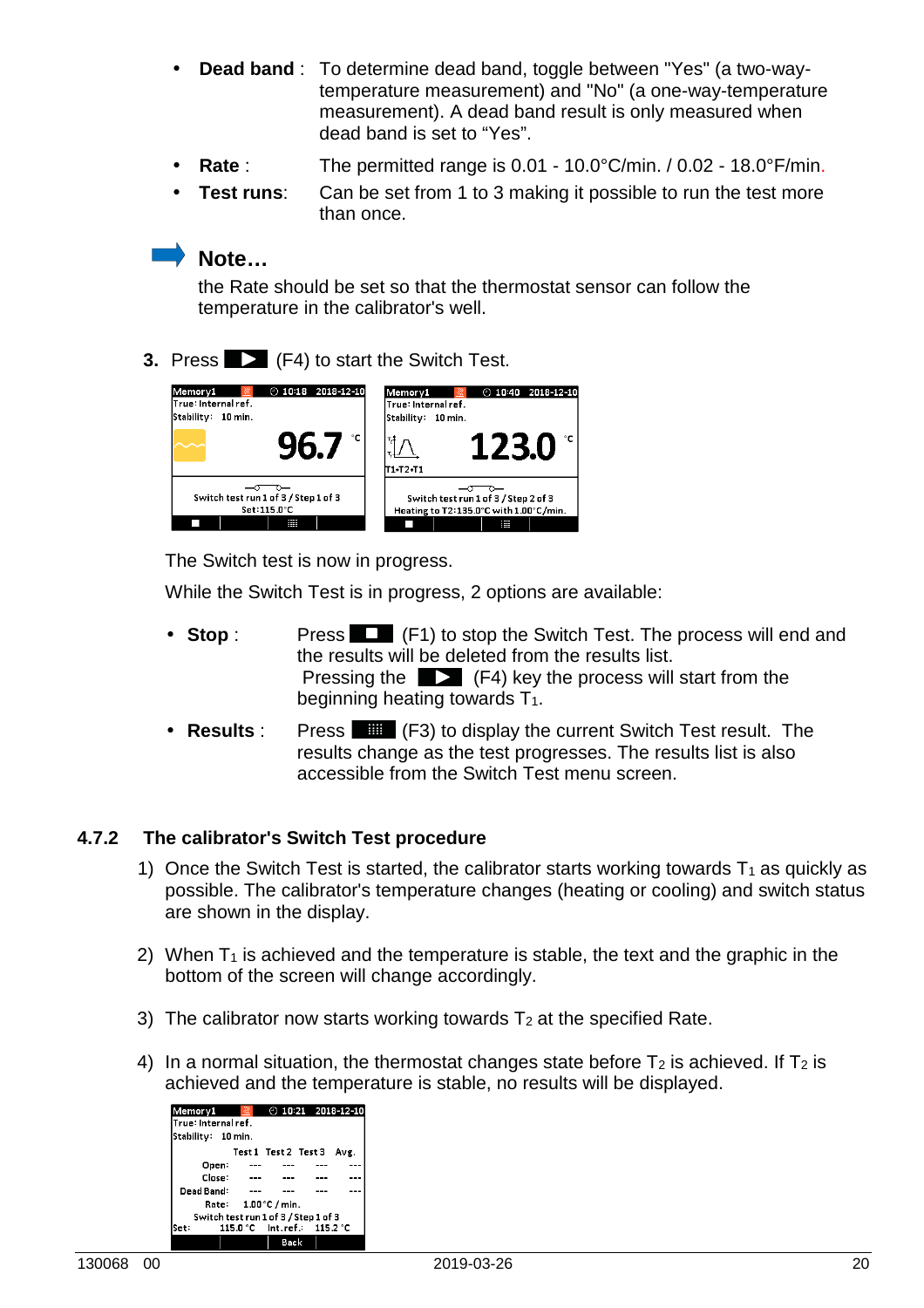5) When dead band is not selected (single temperature change) (the graphic indicates the choice), the finished switch test result is displayed.

When dead band is selected (two switch changes), the calibrator starts working towards  $T_1$  at the specified Rate.

- 6) Normally, the thermostat changes state before  $T_1$  is achieved. If  $T_1$  is reached and the temperature is stable, no results will be displayed.
- 7) The finished switch test results are displayed in the results list by pressing **1.** (F3).

The results show the temperature when the thermostat has closed and the temperature when it has opened – whichever comes first. The difference between these 2 temperatures is calculated as the dead band.

| $\mathbb{R}$                         |  |                | $①$ 11:22 2018-12-10                                                                  |  |  |
|--------------------------------------|--|----------------|---------------------------------------------------------------------------------------|--|--|
| True: Internal ref.                  |  |                |                                                                                       |  |  |
| Stability: 10 min.                   |  |                |                                                                                       |  |  |
|                                      |  |                | Avg.                                                                                  |  |  |
|                                      |  |                | 128.4                                                                                 |  |  |
|                                      |  |                | 122.0                                                                                 |  |  |
|                                      |  |                | 6.40                                                                                  |  |  |
| Rate: 1.00 °C / min.                 |  |                |                                                                                       |  |  |
| Switch test run 3 of 3 / Step 1 of 3 |  |                |                                                                                       |  |  |
| 115.0 °C lnt.ref.: 121.9 °C<br>lSet: |  |                |                                                                                       |  |  |
|                                      |  |                |                                                                                       |  |  |
|                                      |  | Dead Band: 6.7 | Test1 Test2 Test3<br>128.8 128.3 128.2<br>Close: 122.1 122.0 122.0<br>6.3 6.2<br>Back |  |  |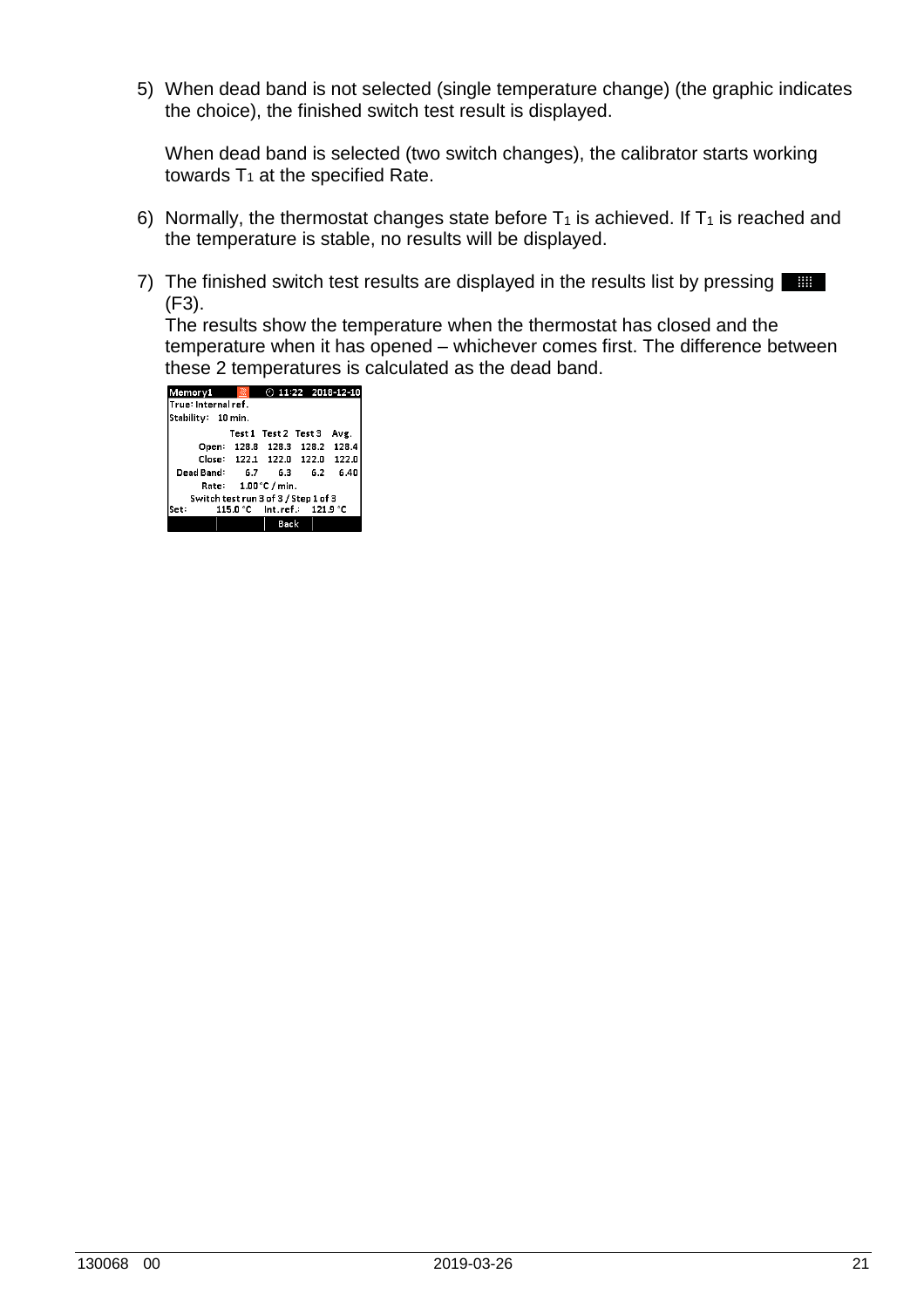# **5.0 Setting the mains voltage and replacing the main fuses**

### **5.1 Replacing the main fuses**



### **Warning**

- The calibrator **must** be switched off before any attempt to service the instrument is made. There are no user serviceable parts inside the calibrator.
- The fuse box **must not** be removed from the power control switch until the mains cable has been disconnected.
- The two main fuses must have the specified current and voltage rating and be of the specified type. The use of makeshift fuses and the short-circuiting of fuse holders are prohibited and may cause a hazard.



- **A.** Locate the main fuses in the fuse box in the power control switch and check the voltage of the power control switch (on/off switch (230V/115V)). If the voltage of the power control switch differs from the line voltage, you must adjust the voltage of the power control switch.
- **B.** Open the lid of the fuse box using a screwdriver and remove the fuse box.
- **C.** Replace the fuses. The fuses must be identical and should correspond to the line voltage.
	- $\blacksquare$  115V: 10AF/250V = 60B302
	- $\blacksquare$  230V: 5AF/250V = 127573

If the fuses blow immediately after you have replaced them, the calibrator should be returned to the manufacturer for service.

**D.** Slide the fuse box into place with the correct voltage turning upwards.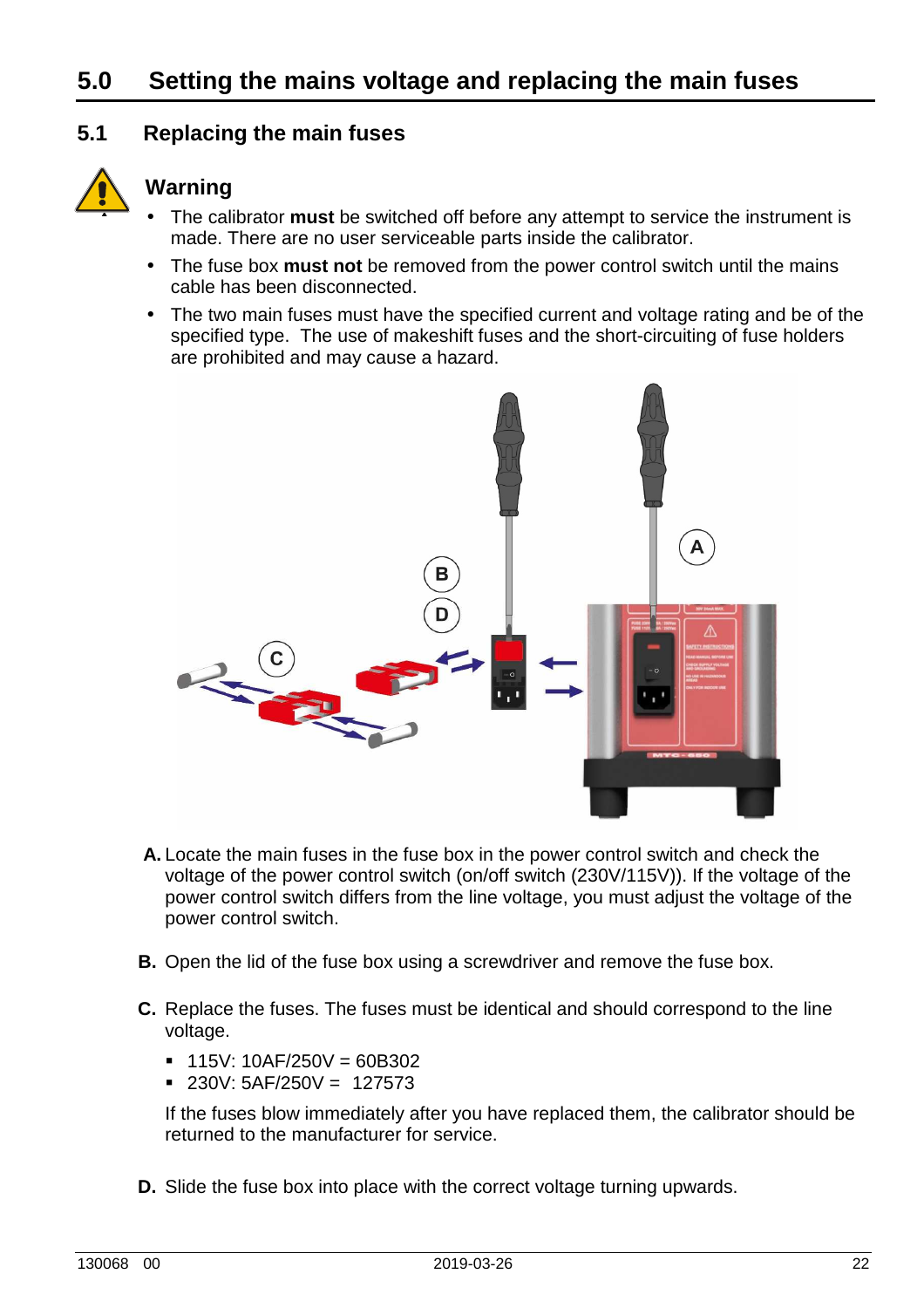## **6.0 After use**

### **6.1 Storing and transporting the calibrator**



### **Caution…**

The following guidelines should always be observed when storing and transporting the calibrator. This will ensure that the instrument and the sensor remain in good working order.



### **Warning**

- The calibrator **must** be switched off before any attempt to service the instrument is made. There are no user serviceable parts inside the calibrator.
- Remember to use appropriate protective equipment or get help when carrying the calibrator (for a longer distance) in order to prevent injuries from dropping the calibrator.

The following routine must be observed **before the insertion tube is** removed and the instrument switched off:



### **Over 50°C/122°F**

If the calibrator has been heated up to temperatures above 50°C/122°F, you must wait until the instrument reaches a temperature **below 50°C/122°F** before you switch it off.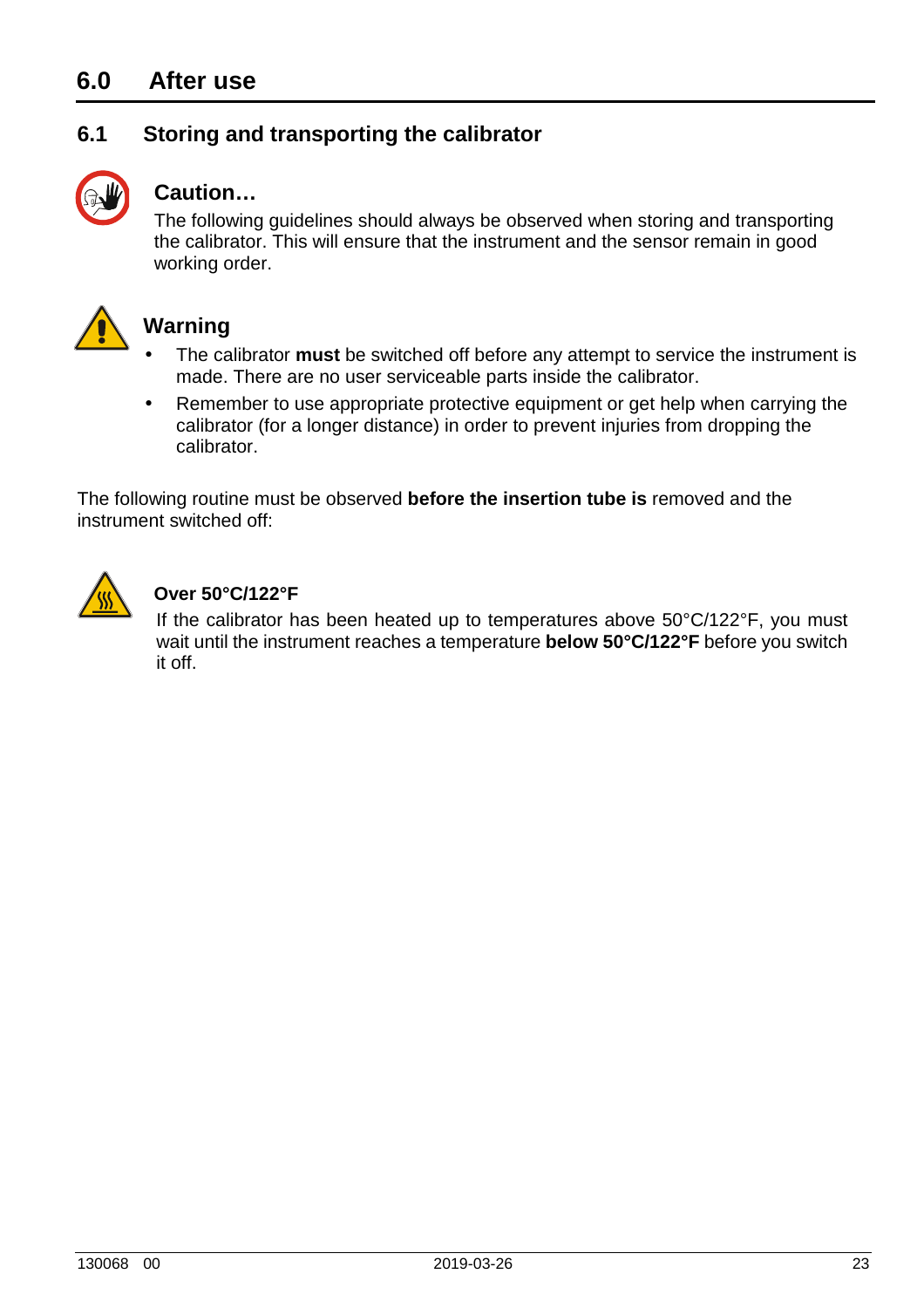**1.** Switch off the calibrator using the power control switch.

 Note that the calibration procedure may be interrupted at any time using the power control switch. Switching off the calibrator during the calibration process will not damage either the instrument or the sensor.

**2.** Remove the insertion tube from the calibrator using the tool for insertion tube supplied with the instrument as shown in the figure.





### **Caution – Hot surface**

 **Do not** remove the insert from the calibrator before the insert has cooled down to less than 50°C/122°F



### **Caution…**

• The insertion tube must **always** be removed from the calibrator after use.

 The humidity in the air may cause corrosion oxidation on the insertion tube inside the instrument. There is a risk that the insertion tube may get stuck if this is allowed to happen.

• If the calibrator is to be transported long distances, the insertion tube **must** be removed from the well to avoid damage to the instrument.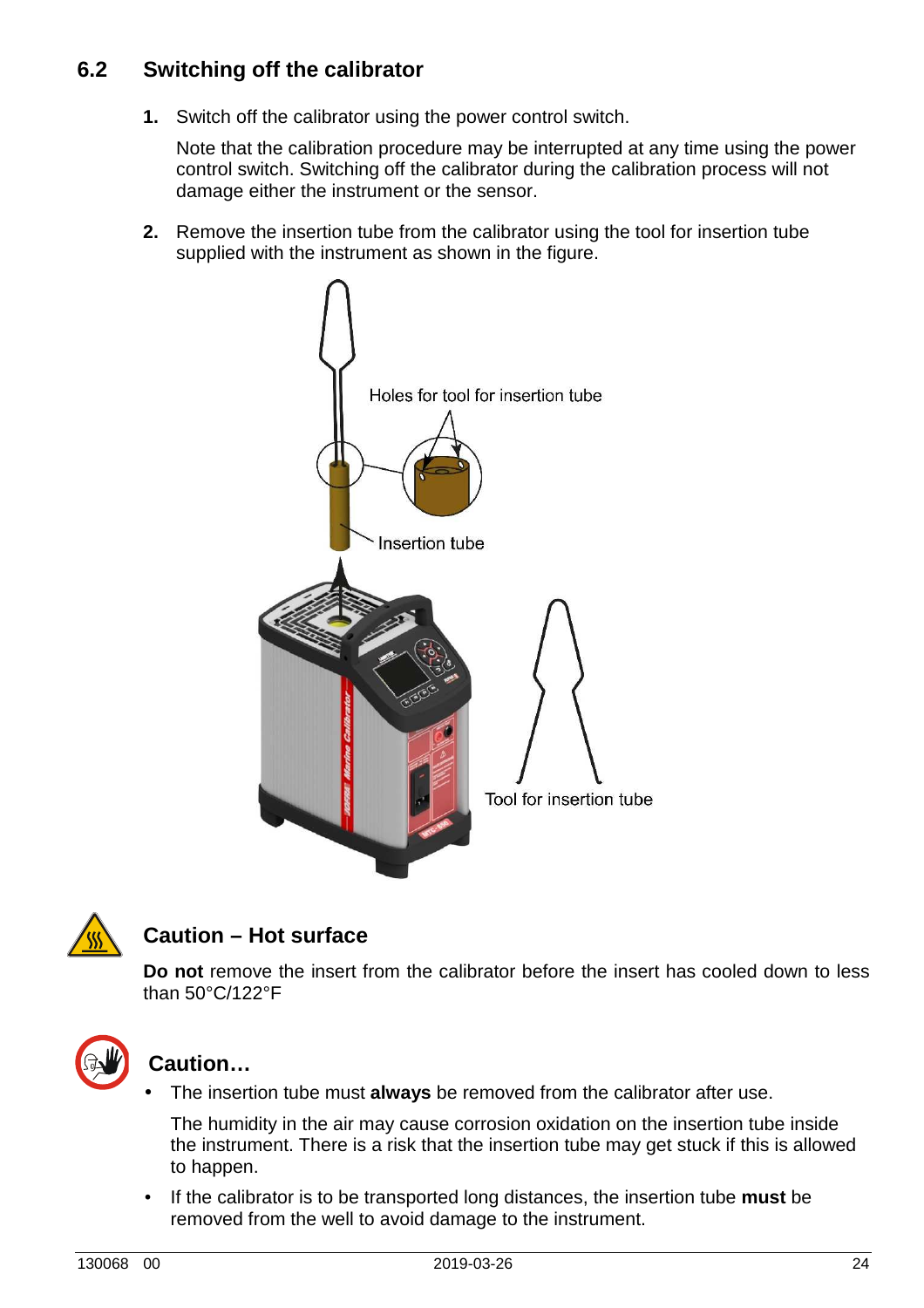

### **Warning**

• **Never** leave hot insertion tubes which have been removed from the calibrator unsupervised – they may constitute a fire hazard or personal injury.

If you intend to store the calibrator in the optional aluminium carrying case after use, you **must** ensure that the instrument has cooled to a temperature **below 50°C/122°F** before placing it in the carrying case.

- **Never** place a hot insertion tube in the optional carrying case.
- **Do not** touch the well or insertion tube when these are deep frozen they might create frostbite.